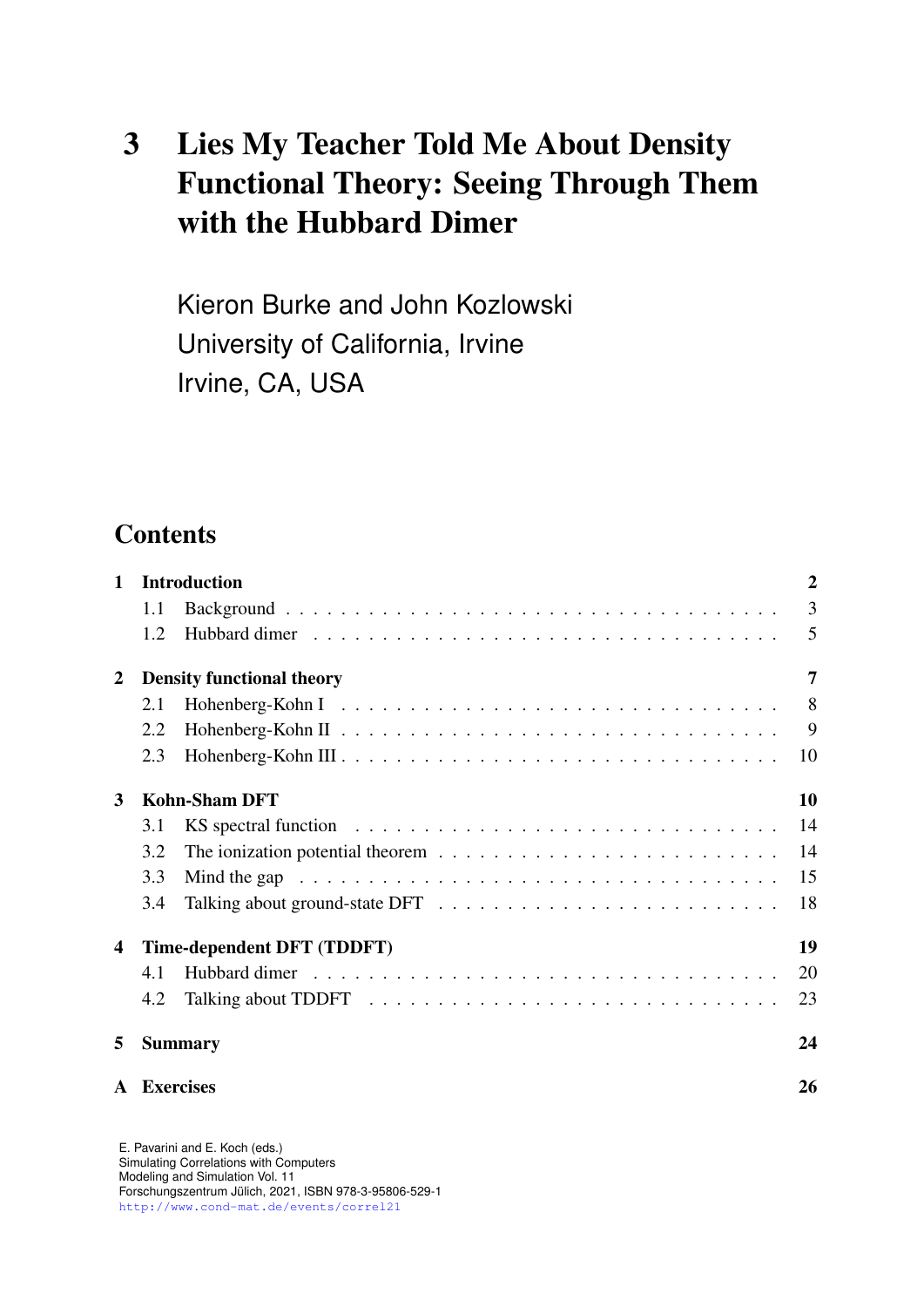# <span id="page-1-0"></span>1 Introduction

Density functional theory (DFT) is an extremely sophisticated approach to many-body problems [\[1,](#page-26-0) [2\]](#page-26-1). It must be among the most used and least understood of all successful theories in physics. Currently, about 50,000 papers each year report results of Kohn-Sham (KS) DFT calculations [\[3\]](#page-26-2), including room temperature superconductors under high pressure [\[4\]](#page-26-3), heterogeneous catalysis at metal surfaces and for nanoparticles [\[5\]](#page-26-4), understanding the interior of Jupiter and exoplanets [\[6\]](#page-26-5), studying how ocean acidification affects the seabream population [\[7\]](#page-26-6), and even which water to use when making coffee [\[8\]](#page-26-7).

But much of modern condensed matter physics involves using model Hamiltonians to study strongly correlated systems, where understanding new phenomena is considered far more important than generating accurate materials-specific properties [\[9,](#page-26-8) [10\]](#page-26-9). In fact, our standard diagrammatic approach (expansions in the strength of the electron-electron coupling) is hard-wired into all our descriptions of such many-body phenomena, be it the fractional quantum Hall effect [\[11\]](#page-26-10) or the Kondo effect (even when perturbation theory fails, we still think of resummed diagrams) [\[12\]](#page-26-11).

Because DFT is *logically* subtle, without requiring much mathematical gymnastics (although they are available for those that enjoy them [\[13\]](#page-26-12)) or skill with summing Feynman diagrams, and because DFT is entirely different from the standard approach, most of what you may have learned is hopelessly confused or simply downright untrue. Hence the title of this article, taken from a popular book on history [\[14\]](#page-26-13). For example, any conflation of the KS scheme with traditional mean-field theory is a dire mistake, and should be avoided at all costs.

This chapter is primarily designed to explain essential concepts of DFT to theorists more familiar with standard many-body theory and perhaps more experienced in dealing with strongly correlated systems. It should also prove useful for anyone performing DFT calculations on weakly correlated systems, who might be wondering where things go wrong as correlations grow stronger. Additionally, the Hubbard dimer is a wonderful teaching tool for basic concepts, as so many of its exact results can be derived analytically.

The first use of this material came in a conversation between KB and Duncan Haldane at a meeting sponsored by the US Department of Energy. Duncan asked KB to explain this DFT business, and he suggested the dimer as the minimal relevant model. After 45 minutes of tough argument, Haldane said "That's the first time I've ever really understood this Kohn-Sham scheme. Thanks." Within 2 years, he was awarded a share in a Nobel Prize in physics [\[15\]](#page-26-14). While correlation is not causation, Haldane did not win his share until *after* he understood KS-DFT with the aid of this simple model!

However, it is important to note that the benefits of this type of analysis are not solely limited to those working in theoretical physics. In the fields of theoretical chemistry and material science, for instance, where ground-state electronic energies are often required to be extremely accurate [\[16–](#page-26-15)[18\]](#page-26-16), there has been growing technological interest in the study of both chemically complex and strongly correlated materials [\[19,](#page-26-17) [20\]](#page-27-0). This chapter was partly designed with these fields in mind, serving as a resource for any computational scientist who wishes to better comprehend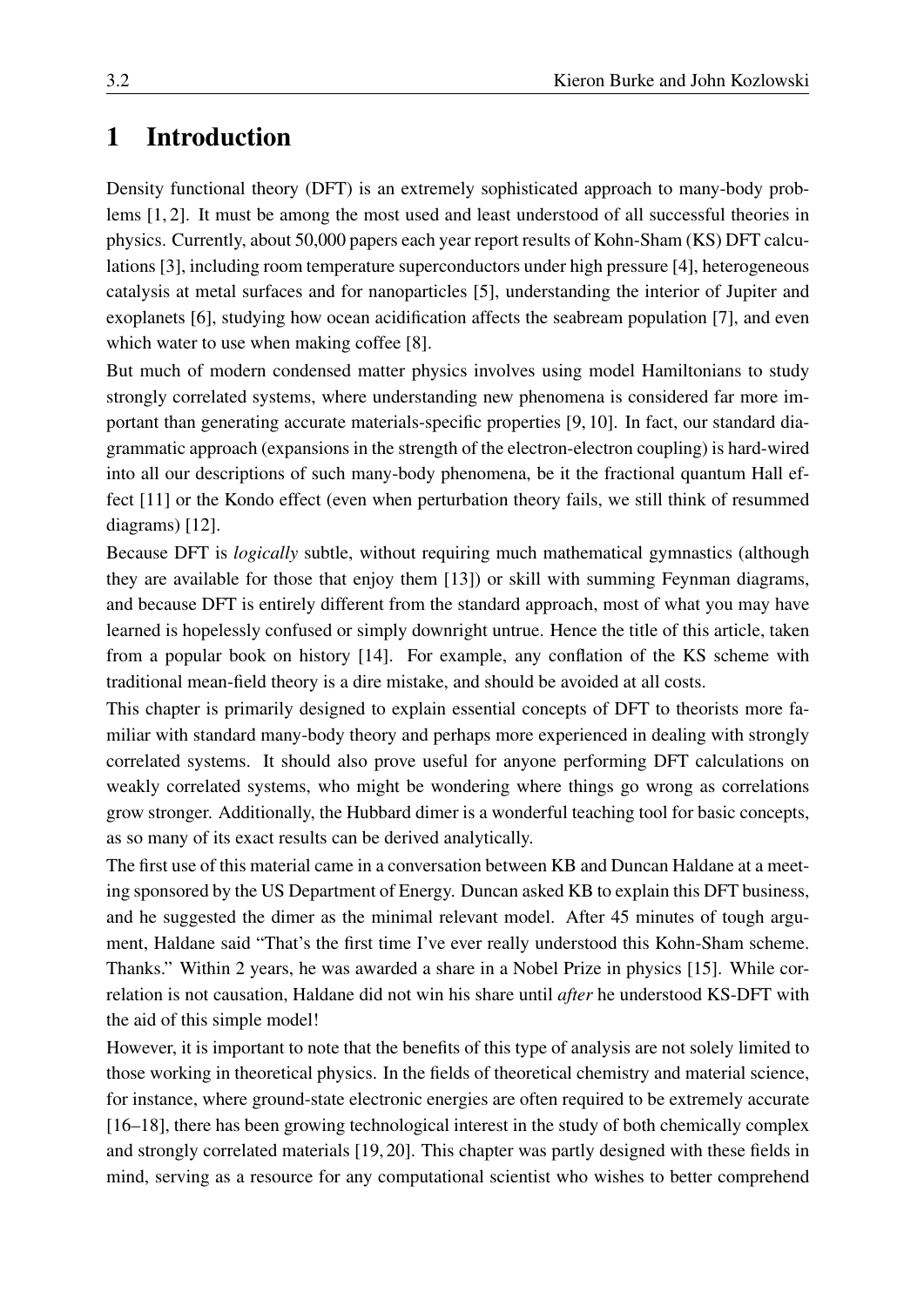the limitations of their computational methods. Throughout this text, there will be various highlighted sections dedicated to examples, exercises, and key concepts to aid the reader in applying what is learned in this study to their own endeavors.

There are now a huge number of diverse introductions to DFT, with many different perspectives. These include a simple tutorial for anyone with knowledge of quantum mechanics [\[21\]](#page-27-1), a very long online textbook with lots of nasty problems [\[22\]](#page-27-2), a many-body introduction [\[23\]](#page-27-3), and even video lectures [\[24\]](#page-27-4). But this chapter is specifically aimed at explaining the most essential concepts, and why strongly correlated systems are more challenging in DFT. All the Hubbard material appears in two long review articles, one on the ground state theory [\[25\]](#page-27-5) and a second on linear-response TDDFT [\[26\]](#page-27-6). The Hubbard dimer has been recently used to explore effects in other aspects of DFT, such as magnetic DFT [\[27\]](#page-27-7), ensemble DFT [\[28\]](#page-27-8), and thermal DFT [\[29\]](#page-27-9).

Takeaway: DFT appears deceptively simple to understand. It is much trickier than people realize. This chapter provides a unique explanation of basic ideas using a simple model.

#### <span id="page-2-0"></span>1.1 Background

We work in the non-relativistic non-magnetic Born-Oppenheimer approximation, using Hartree atomic units ( $e^2 = \hbar = m_e = 1$ ). The Hamiltonian for the electrons is simple and known exactly

<span id="page-2-1"></span>
$$
\hat{H} = \hat{T} + \hat{V}_{ee} + \hat{V},\tag{1}
$$

where  $\hat{T}$  is their kinetic energy,  $\hat{V}_{ee}$  is the electron-electron Coulomb repulsion, and  $\hat{V}$  is the one-body potential, equal to a sum of Coulomb attractions to the ions in an isolated molecule or solid. We let  $N$  be the number of electrons.

A first-principles approach to this problem is to feed a computer a list of nuclear types and positions and, following a recipe, it spits out various properties of the electronic system. In quantum chemistry [\[30\]](#page-27-10), the recipe is called a model chemistry [\[31,](#page-27-11) [32\]](#page-27-12) if both the method (e.g. Hartree-Fock) and the basis set are specified.

We contrast this with traditional approaches in condensed matter [\[33\]](#page-27-13). Often a model Hamiltonian is written down, hoping that it describes the dominant physical effects. For most interesting problems, standard approaches to solving this Hamiltonian will fail, i.e., be hopelessly inadequate or require near-infinite computer resources. An inspired approximation may be found that works well enough, and so the underlying physics can be explained. Well enough will usually mean that with good estimates of the model parameters, qualitative and even semi-quantitative agreement is found with key properties of interest.

Each of these are excellent approaches, especially for the purposes they were designed for. Modern DFT calculations of weakly correlated materials (and molecules) are of the first-principles type, and often yield atomic positions within 1-2 hundredths of an Angstrom and phonon frequencies within 10%, without any materials-specific input, an impossibility with a simple model Hamiltonian. On the other hand, with standard approximations, DFT calculations always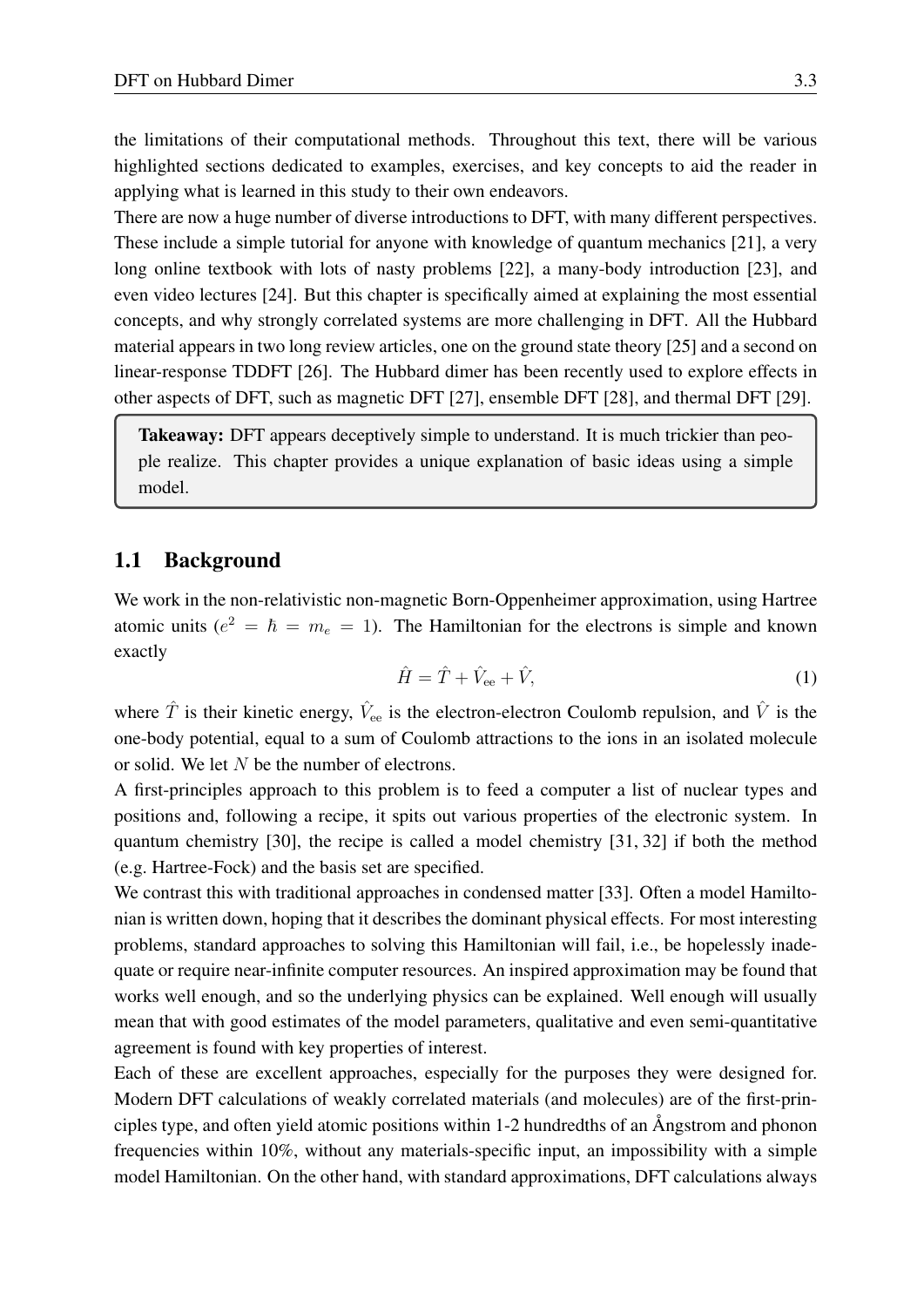fail whenever a bond such as  $H_2$  is stretched, and correlations become strong [\[34\]](#page-27-14). Even simple Mott-Hubbard physics is beyond such methods (and we shall see why in this chapter), or Kondo physics (but see Reference [\[35\]](#page-27-15)).

But more and more of modern materials research requires the intelligent application of both approaches, and many methods, such as DFT+U [\[36\]](#page-27-16) or dynamical mean field theory (DMFT) [\[37–](#page-27-17)[40\]](#page-27-18) are being developed to bridge the gap. Many of the materials of greatest practical interest to energy research (such as for batteries [\[19\]](#page-26-17) or photovoltaics [\[20\]](#page-27-0)) include a moderate level of correlation that require a pure DFT approach to be enhanced, by adding vital missing ingredients of the physics.

The US and Britain are friends 'separated by a common language' [\[41\]](#page-27-19). This is essentially true of the mass of confusion between traditional many-body theory and DFT. In DFT, we use the same words as in MBT, but giving them different meanings, simply because we enjoy confusing folks.

Finally, we mention an intermediate Hamiltonian between the dazzling complexity of the real physical and chemical world and the beautiful simplicity of the Hubbard model. A great challenge to studying the effects of strong correlation has been the difficulty in producing highly accurate benchmark data. Molecular electronic structure calculations are much simpler than materials calculations, and quantum chemistry has long been able to provide highly accurate answers for many small molecules at or near equilibrium [\[32\]](#page-27-12), as well as the complete binding energy curves of others [\[42\]](#page-28-0). But this is much harder to do for materials. Recent illustrations of this difficulty are the careful bench-marking of model Hamiltonians (such as an  $8\times 8$  Hubbard lattice) using highly accurate many-body solvers [\[43\]](#page-28-1), the amount of computation needed to find an accurate cohesive energy of the benzene crystal [\[44\]](#page-28-2), and the celebration of merely being able to agree on approximate DFT results with a variety of solid-state codes [\[45\]](#page-28-3).

To overcome this difficulty, about 10 years ago, a mimic of realistic electronic structure calculations was established [\[46\]](#page-28-4). This mimic uses potentials that are defined continuously in space (i.e., not a lattice model) but are one-dimensional. In fact, ultimately, a single exponential was chosen [\[47\]](#page-28-5), whose details mimic those of the popular soft Coulomb potential. With about 20 grid points per 'atom', standard density-matrix renormalization (DMRG) methods [\[48,](#page-28-6) [49\]](#page-28-7) could then rapidly produce extremely accurate ground-state energies and densities for chains of up to about 100 atoms [\[46\]](#page-28-4). By living in 1D, not only is DMRG very efficient, but the thermodynamic limit (of the number of atoms going to infinity with fixed interatomic spacing) is also reached much more quickly than in 3D. Moreover, the parameters were chosen so that standard density functional approximations, such as the local density approximation [\[50\]](#page-28-8), succeeded and failed in ways that were qualitatively similar to those in the real world [\[51\]](#page-28-9). We will refer to this 1D laboratory for further demonstration of some of the simple results shown in this chapter.

Takeaway: DFT is ideally suited to produce useful accuracy for ground-state energetics of realistic Hamiltonians. Many-body theory is more often used to produce approximate answers to model Hamiltonians, and often focuses on response properties. Both are useful in their own fields and, increasingly, interesting problems require input from both.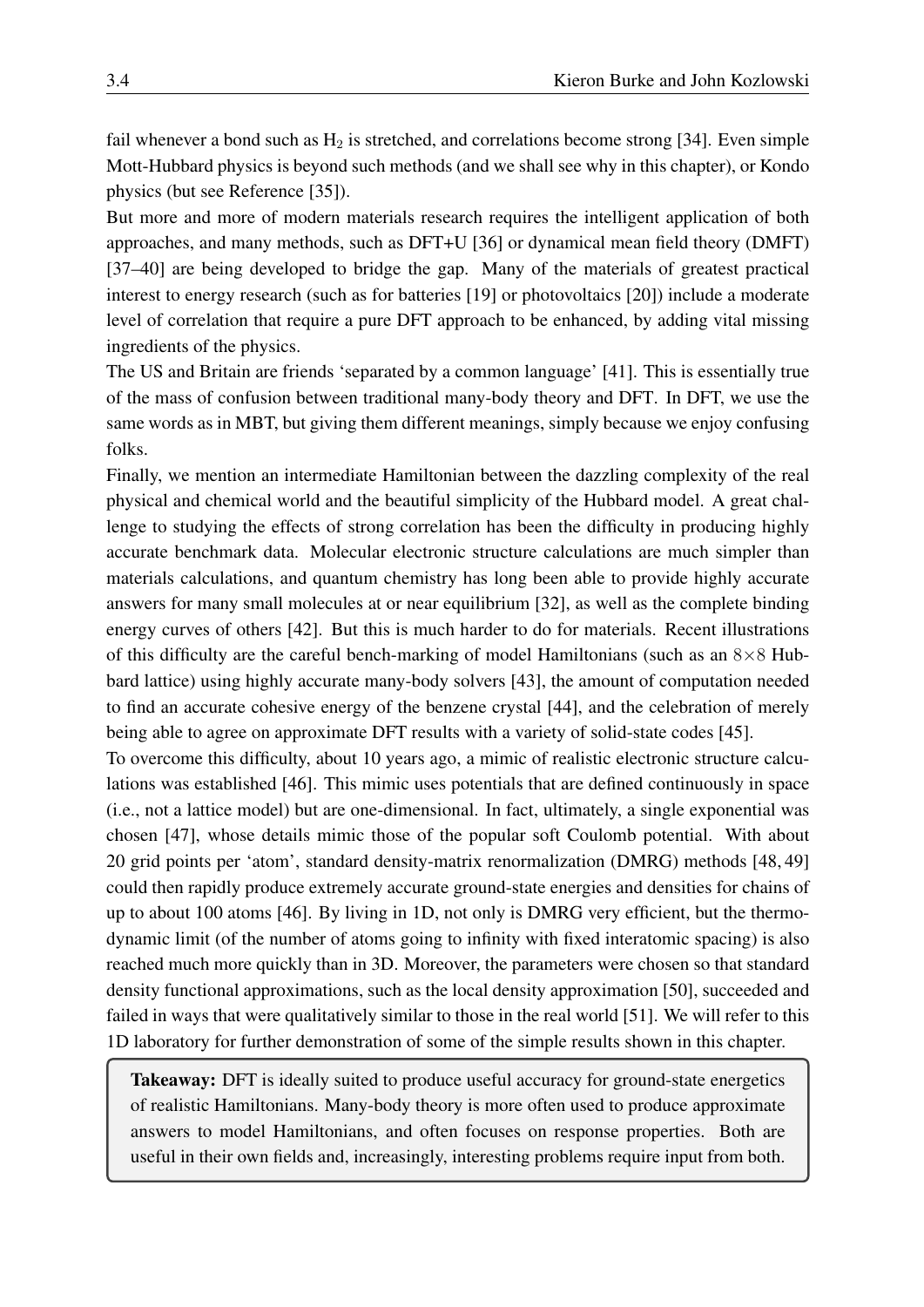

<span id="page-4-2"></span>Fig. 1: *Two distinct regimes of the asymmetric Hubbard dimer. On the left, the charging energy is much greater than the difference in on-site potentials, and the left- and right-occupation numbers are similar. On the right, the situation is reversed, and the occupation on the left is much greater than that of the right.*

#### <span id="page-4-0"></span>1.2 Hubbard dimer

The Hubbard model (in 1, 2 or 3D) [\[52\]](#page-28-10) is the standard model for studying the effects of strong correlation on electrons. By default, it implies an infinite periodic array of sites. For our demonstration, we simply need two sites. We have  $N = 2$  and the ground-state is always a singlet. The Hamiltonian (in 2nd quantization) is

<span id="page-4-1"></span>
$$
\hat{H} = -t\sum_{\sigma} \left(\hat{c}_{1\sigma}^{\dagger} \hat{c}_{2\sigma} + h.c.\right) + U\sum_{i} \hat{n}_{i\uparrow} \hat{n}_{i\downarrow} + \sum_{i} v_{i} \hat{n}_{i}.
$$
 (2)

The kinetic term is just hopping between the sites, and is the discretization of the kinetic operator on the lattice, with the diagonal elements set to 0. The electron-electron repulsion is just an onsite U, while the one-body operator is just an on-site potential,  $v_1$  and  $v_2$ .

In this chapter, we imagine a world in which Eq.  $(1)$  is replaced by Eq.  $(2)$ , i.e., as if the manybody problem to be solved is simply that of Eq. [\(2\)](#page-4-1). So, for us, the Hubbard dimer is *not* an approximation to anything. We will choose the values of  $U$ ,  $t$ , and  $v_i$  as we wish, to explore various regimes in the model. Any question concerning the origins of these values in terms of realistic orbitals and matrix elements is irrelevant to our work here.

Since a constant in the potential is just a shift in the energy, we set  $v_2 = -v_1$  and use the parameter  $\Delta v = v_2 - v_1$  as the sole determinant of the potential of our system. Similarly, with  $N = 2$ ,  $n_2 = N-n_1$ , and we use  $\Delta n = n_2-n_1$  as the single parameter characterizing the ground-state density. Thus ground-state DFT in this model is simply site-occupation function theory (SOFT) and density functionals are replaced by simple functions of a single variable,  $\Delta n$ . Finally, we choose  $t = 1/2$  and report all variables in units of 2t, as one can scale all energies by a constant. Different physics appears depending on the ratio of U to  $\Delta v$ , i.e., on-site repulsion versus inhomogeneity, see Fig. [1.](#page-4-2) When  $U \gg \Delta v$ , the system is strongly correlated, with both site occupations close to 1, despite any inhomogeneity. For  $\Delta v \gg U$ , the system is weakly correlated, and the on-site  $U$  is insufficient to stop one occupation becoming much greater than the other.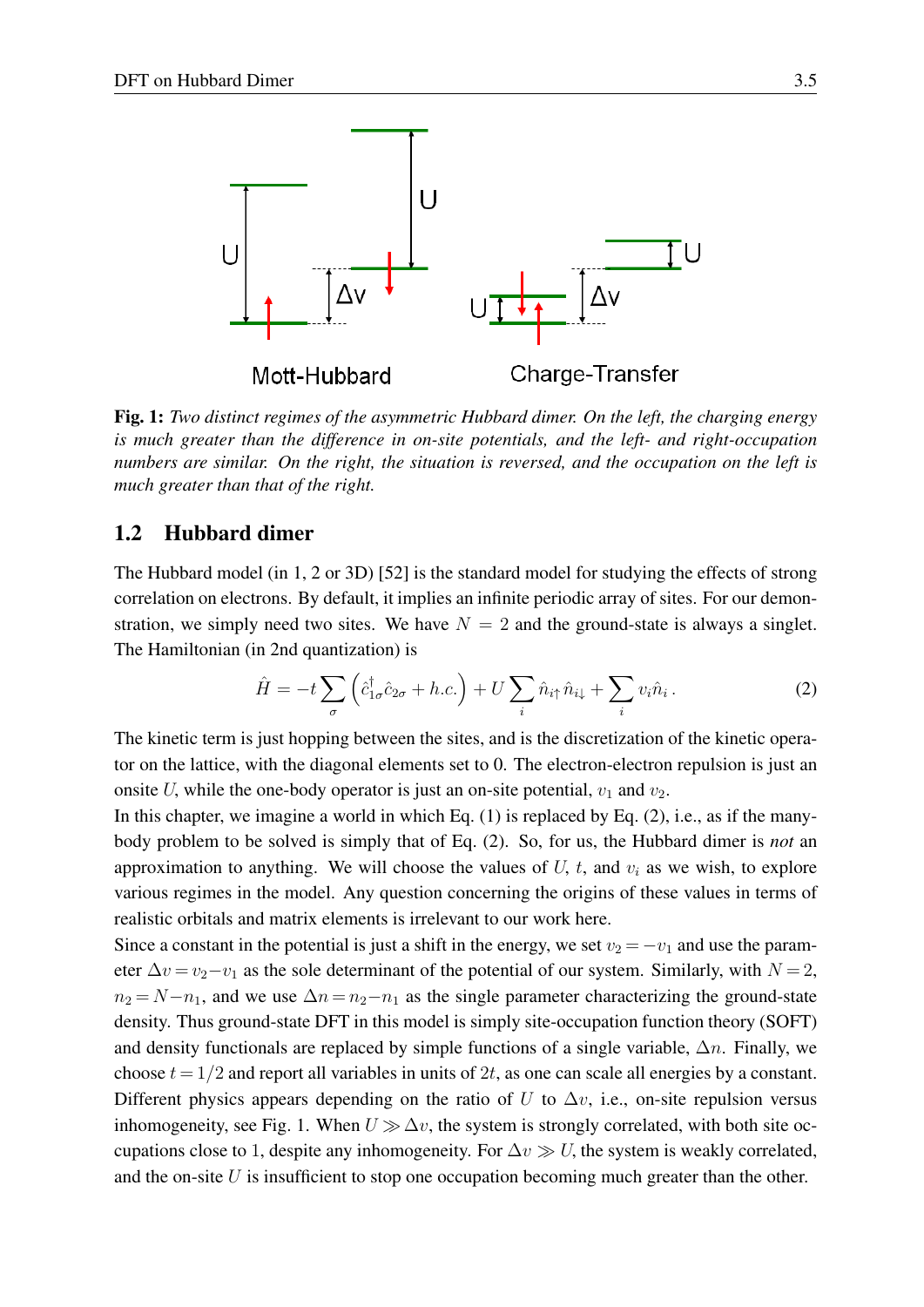

<span id="page-5-0"></span>Fig. 2: *Exact ground-state energy of the Hubbard dimer as a function of* ∆v *for several values of* U*. The qualitative behavior changes as* ∆v *passes through* U*.*

For those with a chemical inclination, this is a minimal basis model for a diatomic with 2 electrons (with some matrix elements and orbital overlap ignored). For H<sub>2</sub>,  $\Delta v = 0$ , but t decreases as the separation between the nuclei is increased, so that  $U$  (in units of  $2t$ ) grows exponentially. The ground-state is close to a single Slater determinant near equilibrium ( $U \ll 1$ ), so that Hartree-Fock (HF) is a reasonable approximation. But  $U\gg 1$  when very stretched, so that the ground-state is now a Heitler-London wavefunction, and (restricted) HF is very poor. The highly unsymmetric case corresponds to  $HeH<sup>+</sup>$ , where both electrons reside on the He side, as long as  $\Delta v$  remains larger than U as the bond is stretched.

There are well-known analytic solutions for all states of the 2-site Hubbard model and the behavior of the ground-state energy [\[25\]](#page-27-5) is shown in Fig. [2.](#page-5-0) Simple limits include the symmetric case

$$
E = -\sqrt{1 + (U/2)^2} + U/2, \quad \Delta n = 0
$$
 SYM (3)

An expansion of the square root in the symmetric case in powers of  $U$  has a radius of convergence of 2, while the opposite expansion in  $1/U$  has a radius of 1/2. Thus there is a well-defined critical point at  $U = 2$ , below which perturbation in the electron-electron coupling strength converges, i.e., the system is weakly correlated, and above which it is strongly correlated. Another simple limit is the non-interacting (tight-binding) case  $(U = 0)$ 

<span id="page-5-1"></span>
$$
E = -\sqrt{1 + \Delta v^2}, \quad \Delta n = -2 \frac{\Delta v}{\sqrt{1 + \Delta v^2}} \tag{4}
$$

which is given by the blue curve in the figure. We see from the figure that, on a broad scale,  $E \approx$  $-(\Delta v-U)\Theta(\Delta v-U)$ . Explicit formulas exist for all the excited-state energies, wavefunctions, and densities also. Approximations in many different limits are given in the many appendices of Reference [\[25\]](#page-27-5).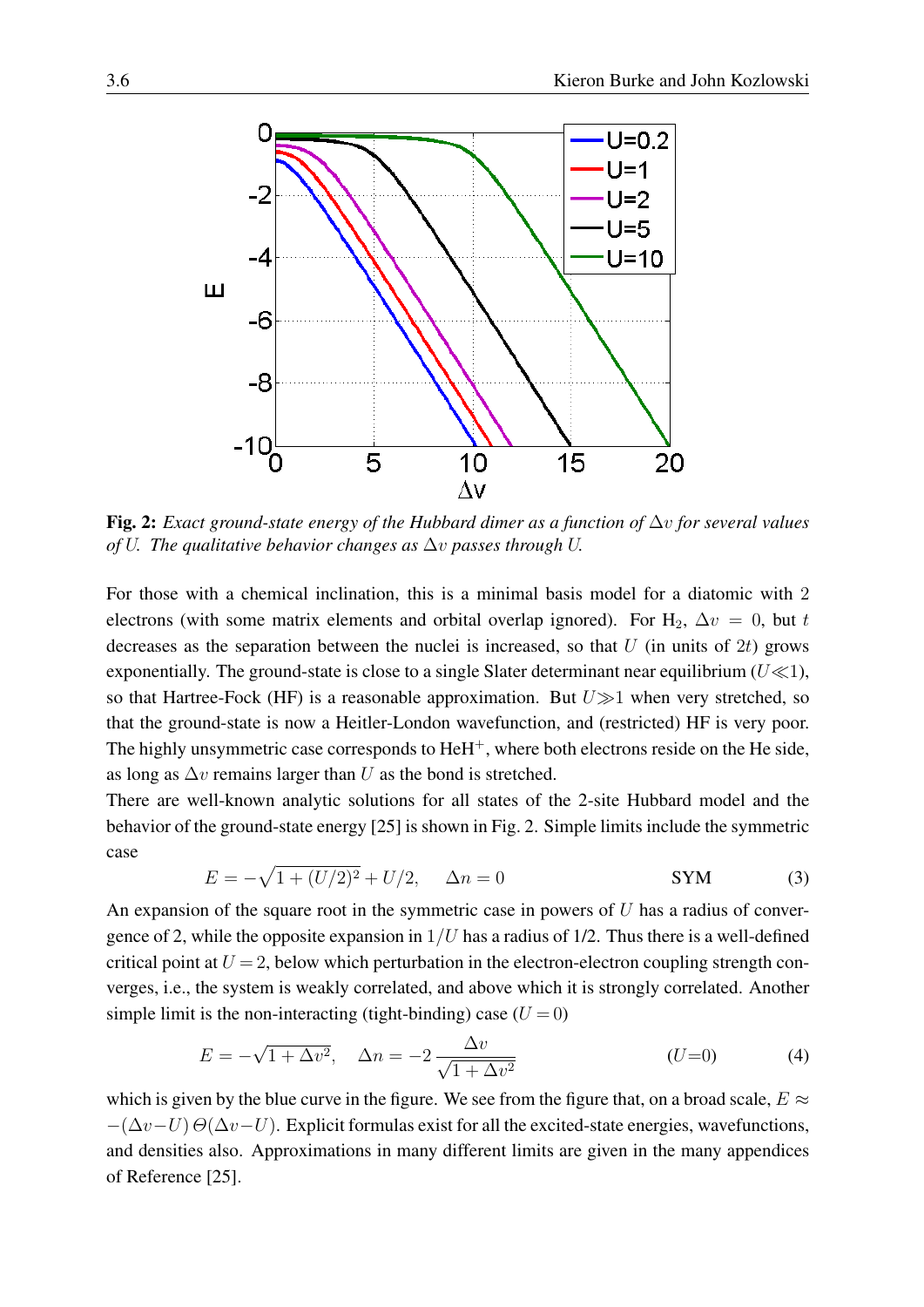

<span id="page-6-1"></span>Fig. 3: *Ground-state occupation of the Hubbard dimer as function of* ∆v *for several values of* U*.*

We can also extract any other property we wish from the analytic solution, such as the oneelectron density (here the occupations). Fig. [3](#page-6-1) shows the ground-state density as a function of  $\Delta v$  for several values of U. For any U,  $n_2 = n_1$  when  $\Delta v = 0$ . The blue line is essentially the tight-binding solution. In that case, as  $\Delta v$  increases, the occupation difference rapidly increases towards 2. Then, as we turn on  $U$ , this increase becomes less and less rapid. By the time  $U$ reaches 10, the occupations remain close to balanced until  $\Delta v$  becomes close to 10, when (on the scale of  $\Delta v$ ), it rapidly flips to close to 2.

Takeaway: We take the 2-site Hubbard model as our Hamiltonian, and apply DFT concepts directly to it. Here, it is not a simple model for a more realistic Hamiltonian. Analytic solutions are trivial, and we can plot any properties we wish.

### <span id="page-6-0"></span>2 Density functional theory

We have now defined the machinery required to understand the central theorems of DFT through the lens of the Hubbard dimer. The theorems discussed in this section, like their real-space counterparts, are exact and apply directly to ground-state calculations (we will cover time-dependent DFT later). Most DFT calculations are used to determine the ground-state electronic energy of a system, or more specifically, determine the energy of a system as a function of nuclear coordinates. In this section, we will discuss the underlying principles of these calculations by examining their role at the most fundamental level, in their simplest form.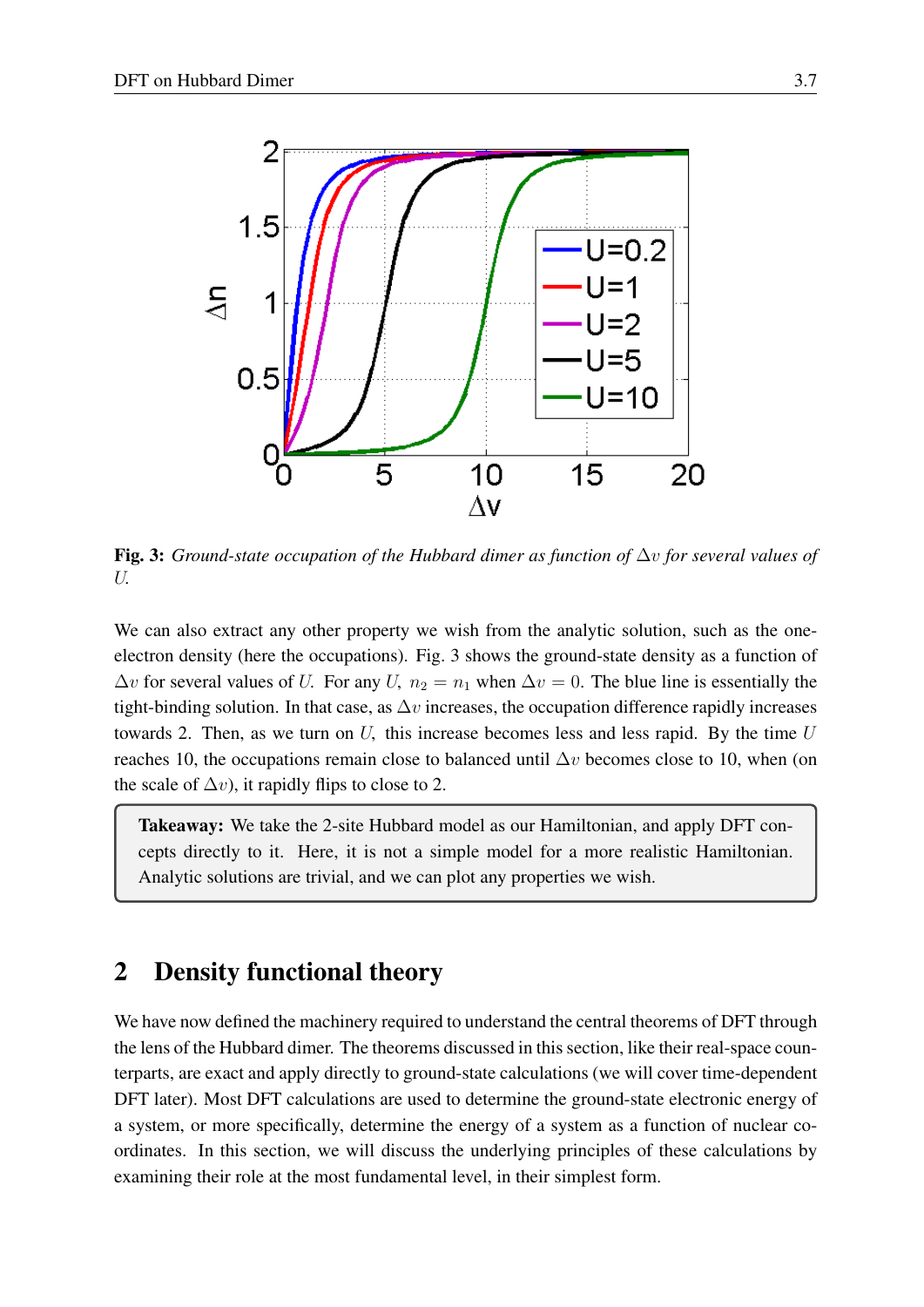

<span id="page-7-1"></span>Fig. 4: *Ground-state potential difference as a function of* ∆n *for several values of* U*.*

The Hohenberg-Kohn theorem [\[53\]](#page-28-11) is actually three theorems in sequence. These were proved in a simple proof-by-contradiction argument based on the Rayleigh-Ritz variational principle for the wavefunction. Later, the more direct and more general constrained search approach was given by Levy [\[54\]](#page-28-12) and Lieb [\[13\]](#page-26-12).

#### <span id="page-7-0"></span>2.1 Hohenberg-Kohn I

HKI proves that the (usual) map of  $\Delta v \to \Delta n$  is invertible, i.e.,  $\Delta n$  is a single-valued function of  $\Delta v$  for a given U. This is obvious from Fig. [3](#page-6-1) (and its inversion, Fig. [4\)](#page-7-1), and in the TB case

$$
\Delta v = \frac{\Delta n}{\sqrt{4 - \Delta n^2}} \tag{5}
$$

Fig. [4](#page-7-1) is simply Fig. [3](#page-6-1) drawn sideways, i.e., with x and y axes reversed. Clearly, for any given value of U, there is a unique  $\Delta v$ .

A much-stated (but often out of context) corollary of this is that *all* properties of the system are (implicitly) functionals of  $n_1$ . While this is true, almost all research in DFT focuses on the ground-state energy functional, because it is so useful, and we have few useful approximations for others (e.g., for the first excited-state energy, but see discussion in TDDFT section). Recently, machine learning methods have been trained to find some of these other functionals [\[55,](#page-28-13) [56\]](#page-28-14).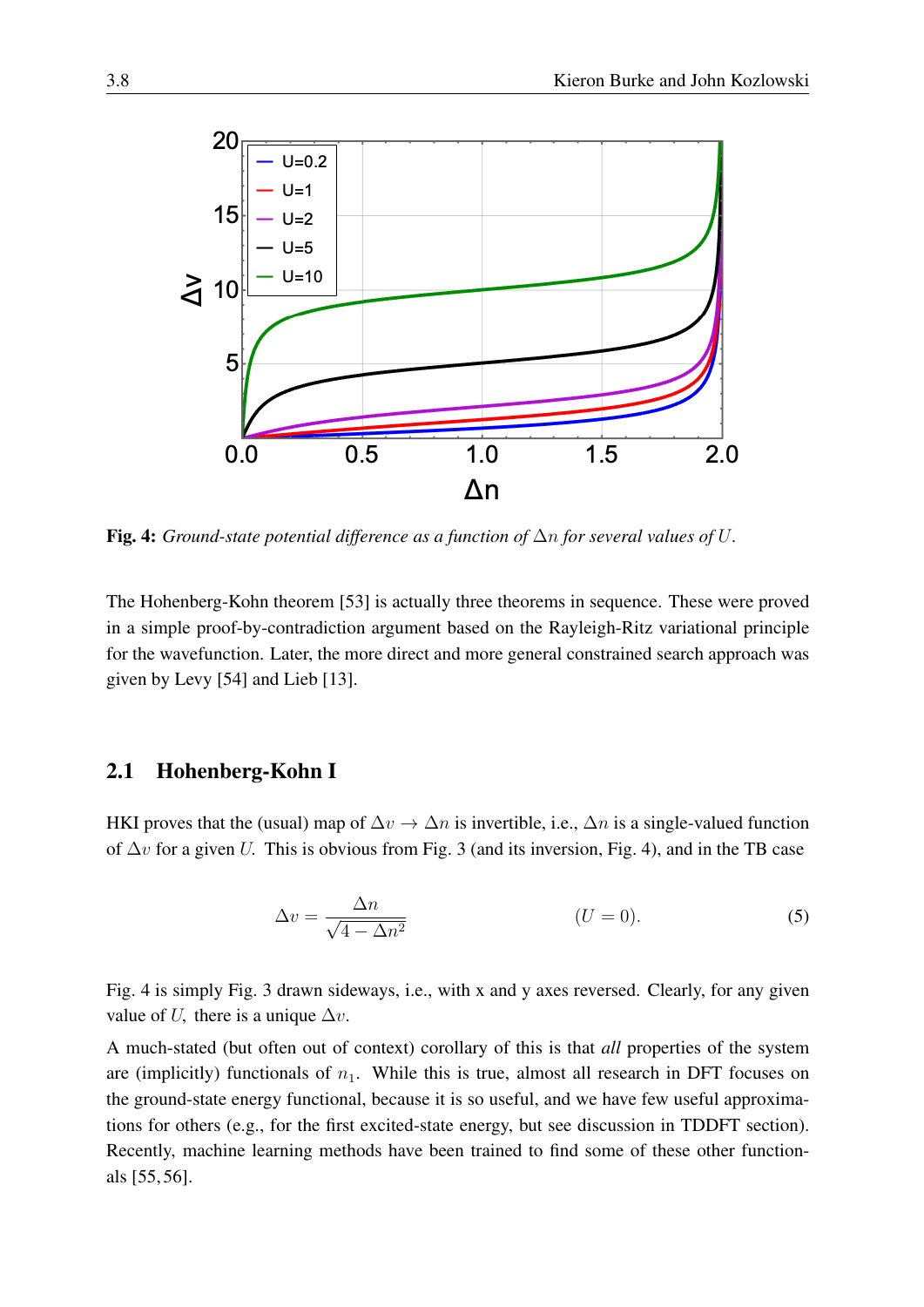

<span id="page-8-1"></span>Fig. 5: *Universal part of the energy function(al) of a Hubbard dimer as a function of*  $n_1$  *for several values of U. As U increases,* F *tends to*  $U|1-n_1|$ *.* 

#### <span id="page-8-0"></span>2.2 Hohenberg-Kohn II

HKII states that the function below exists and is independent of  $\Delta v$ :

$$
F_{\mathbf{U}}(n_1) = \min_{\Psi \to n_1} \langle \Psi | \hat{T} + \hat{V}_{\text{ee}} | \Psi \rangle = \max_{\Delta v} \left\{ E(\Delta v) - \Delta v \Delta n / 2 \right\}.
$$
 (6)

where the minimum is over all antisymmetrized normalized 2-electron wavefunctions whose occupation of site 1 is  $n_1$ . The middle expression is the constrained search definition due to Levy [\[57\]](#page-28-15). The rightmost form is due to Lieb [\[13\]](#page-26-12). Either definition works here. This  $F_{\text{U}}$ functional was termed universal by HK, by which they simply meant that it does not depend on the  $\Delta v$  of your given system, i.e., it is a pure density functional. The phrase, often appearing in the literature, that  $F$  is a universal functional, is not meaningful.

Although one can write analytic formulas for the ground-state energy for the dimer, there is no explicit analytic formula for  $F$ . It is trivial to calculate  $F$  numerically and  $F$  is shown in the Fig. [5.](#page-8-1) In the special case of  $U = 0$ , it is easy,

$$
F_{U=0}(n_1) = T_{\rm s}(n_1) = -\sqrt{n_1(2-n_1)}.
$$
\n(7)

Here we have attached the subscript S to remind us that  $U = 0$ , so this is the kinetic energy function for a single Slater determinant, and is indistinguishable from the blue line of Fig. [5.](#page-8-1)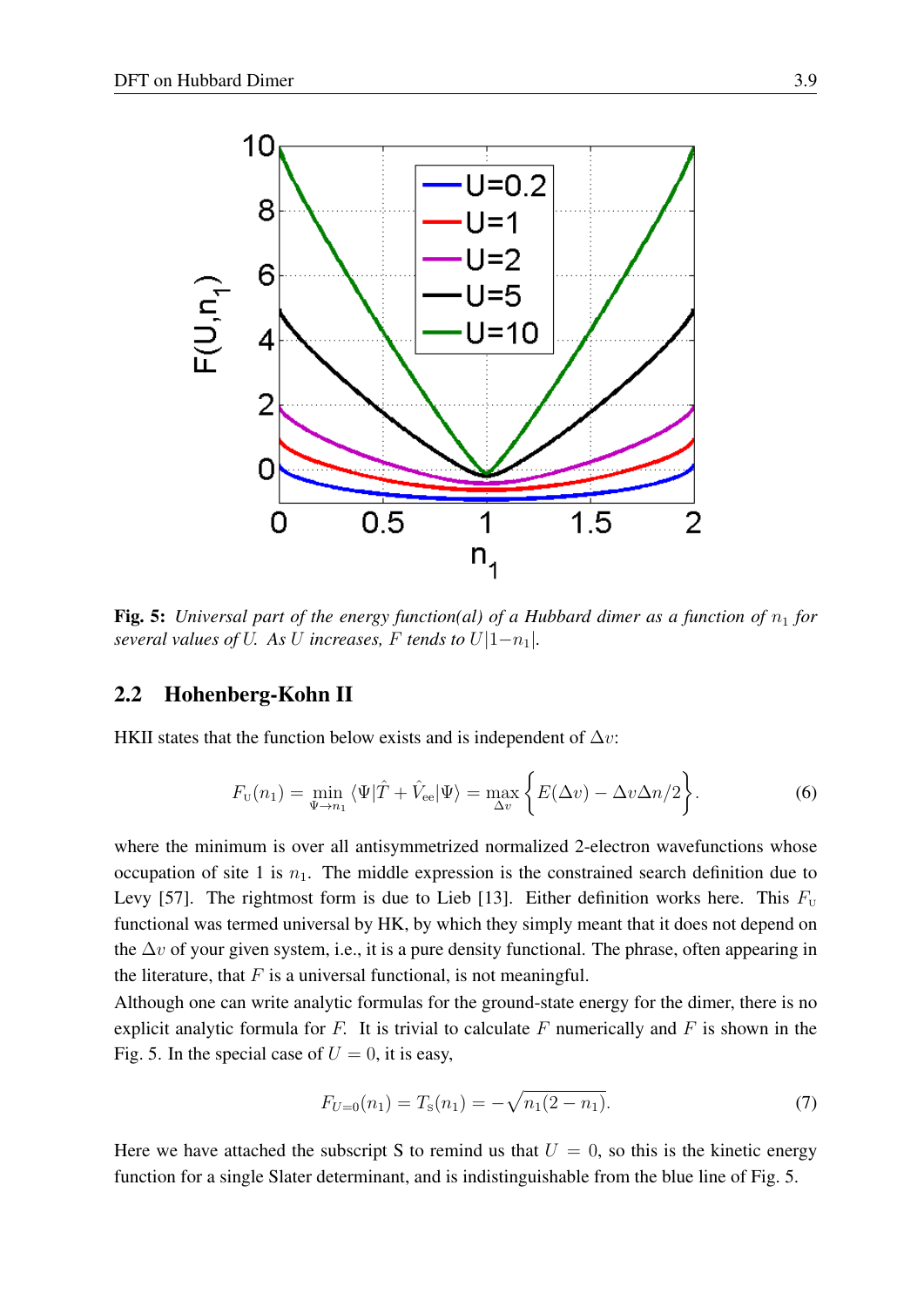#### <span id="page-9-0"></span>2.3 Hohenberg-Kohn III

HKIII states that there is a variational principle for the ground-state energy directly in terms of the density alone:

<span id="page-9-3"></span>
$$
E(\Delta v) = \min_{n_1} \left\{ F_{\text{U}}(n_1) + \Delta v \Delta n/2 \right\}.
$$
 (8)

This bypasses all the difficulties of approximating the wavefunction (but of course buries them in the definition of  $F_U$ ). Usually, the minimum can be found from the Euler equation

<span id="page-9-2"></span>
$$
\frac{dF_{\rm U}(n_1)}{dn_1} - \frac{\Delta v}{2} = 0,\t\t(9)
$$

and the unique  $n_1(\Delta v)$  is the one that satisfies this equation.

This allows us to find a solution to the many-body problem, without ever calculating the wavefunction. Given an expression for  $F_{\text{U}}(n_1)$ , either exact or approximate, for any value of  $\Delta v$ , one can solve Eq. [\(9\)](#page-9-2) above to find the corresponding  $\Delta v$  (exact or approximate) and insert into Eq. [\(8\)](#page-9-3) to find the energy. Any approximation to  $F(n_1)$  provides approximate solutions to all many body problems (every value of  $\Delta v$ ).

Takeaway: The HK theorems prove the existence of an exact variational principle for the ground-state energy based on the density, not the wavefunction, but give no information on how to approximate it. This is an (almost) useless statement in practice. But to any unbeliever in DFT, one can always tell them (to go look at)  $F_{\text{U}}$ .

### <span id="page-9-1"></span>3 Kohn-Sham DFT

The original DFT, called Thomas-Fermi theory [\[58,](#page-28-16) [59\]](#page-28-17), tried to approximate  $F_U(n_1)$  directly, but such direct approximations have never been accurate enough for most electronic structure calculations. A tremendous step forward occurred when Kohn and Sham considered a fictitious system of non-interacting fermions with the same ground-state density as the true many-body one [\[60\]](#page-28-18). In our case, this is just the TB problem, for which we already have explicit solutions. They wrote the  $F$  function in terms of quantities that could easily be calculated in such a system:

<span id="page-9-4"></span>
$$
F_{\rm U}(n_1) = T_{\rm S}(n_1) + U_{\rm H}(n_1) + E_{\rm XC}(n_1). \tag{10}
$$

Here,  $T<sub>s</sub>$  is just the TB hopping energy of Eq. [\(4\)](#page-5-1), and the Hartree energy is just the mean-field electron-electron repulsion

$$
U_{\rm H} = \frac{U}{2} (n_1^2 + n_2^2),\tag{11}
$$

which is an explicit function of the occupations. Then  $E_{\text{xc}}$ , the exchange-correlation (XC) energy (about which, much more, later) is simply everything else, i.e.,  $E_{\text{xc}}$  is defined by Eq. [\(10\)](#page-9-4). It is then trivial to show, from the Euler equation, that the TB potentials that will reproduce the exact occupations are

$$
v_{\rm s,i} = v_i + Un_i + \frac{\partial E_{\rm xc}}{\partial n_i} \,. \tag{12}
$$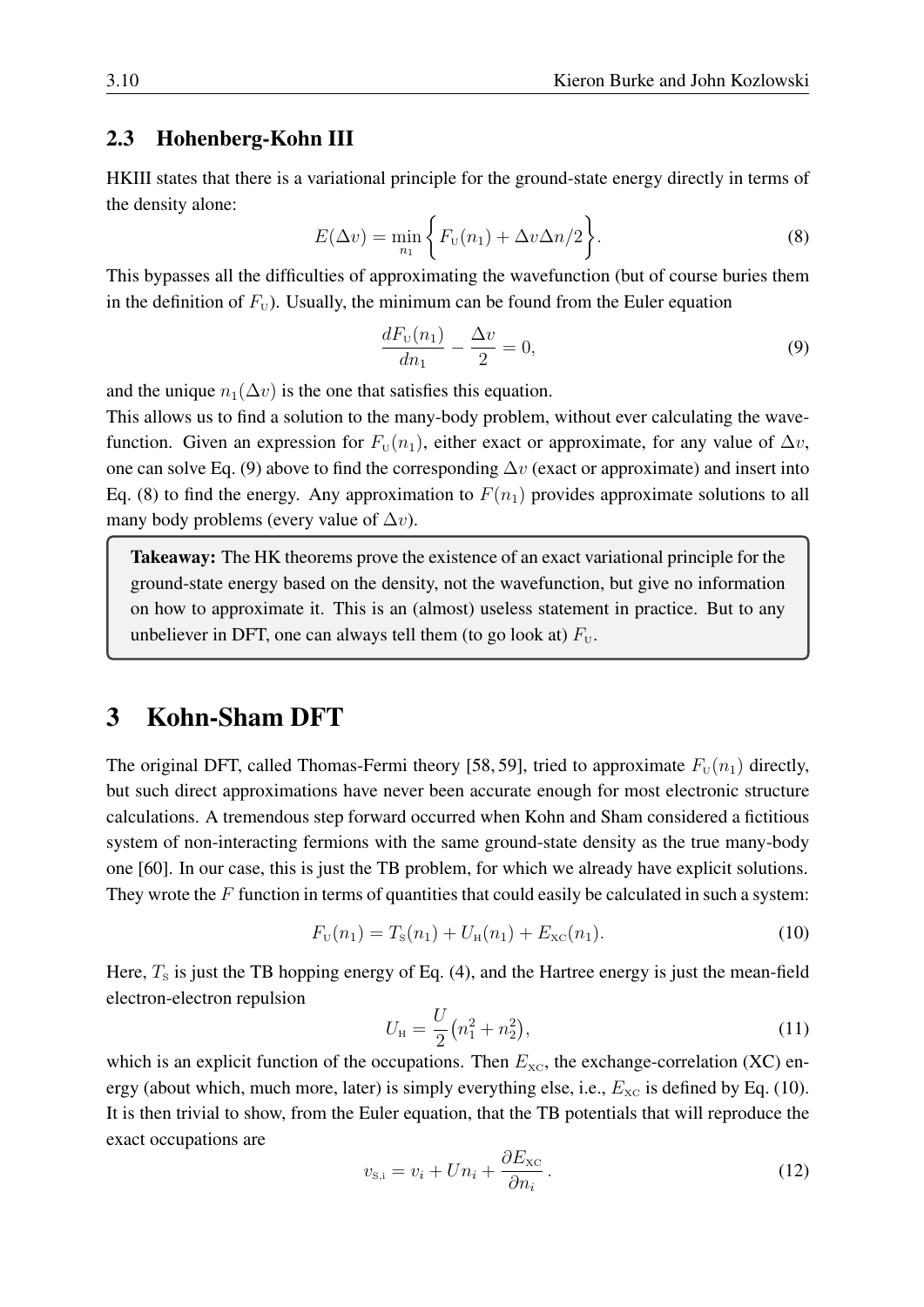

<span id="page-10-0"></span>Fig. 6: *KS DFT view of an asymmetric half-filled Hubbard dimer as a function of* U*. The on-site potential difference*  $\Delta v$  *is shown in black and the KS on-site potential difference*  $\Delta v_s$  *is in red.* 

The first correction to  $v_i$  is the Hartree potential, while the second is the XC potential. These KS TB equations must be solved self-consistently, as the potentials depend on the occupations. Once converged, the final densities can be used to extract the total energy of the MB system, via

$$
E = Ts + UH + Exc + V = \varepsilon - UH + Exc - \Delta vxc\Delta n/2, \qquad (13)
$$

where  $\varepsilon$  is the eigenvalue in the TB KS calculation. Again, just like in the HK case, once  $E_{\rm xc}(n_1)$  is given (either approximate or exact), the KS equations can be solved for any electronic system and a ground-state energy and occupation extracted.

The wondrous improvement due to the KS scheme is that only a small fraction of the total energy (the XC part) need be approximated. Many of the most important quantum effects, such as screening, shell structure, binding energies, etc. are mostly accounted for by the quantum effects of the one-body system. Finally, a very simple, intuitive approximation suggested by KS themselves (the local density approximation (LDA) [\[61,](#page-28-19) [50\]](#page-28-8)) produced far better results than they expected (but with binding energy errors too large for quantum chemistry taste).

Fig. [6](#page-10-0) gives us some sense of how this works, for  $\Delta v = 1$ . Then, if  $U = 0$ , most occupation is on the left. For  $U = 2$ , the repulsion makes the occupations more equal. The KS potential is simply that TB potential that produces those (many-body) occupations. So it must be a smaller potential difference than the real potential. One can see that the Hartree potential will typically overestimate repulsion, while XC corrects that to give the exact answer. Finally, when  $U$  is ramped up to 5, the occupations become very close to equal, and the KS potential difference becomes very small.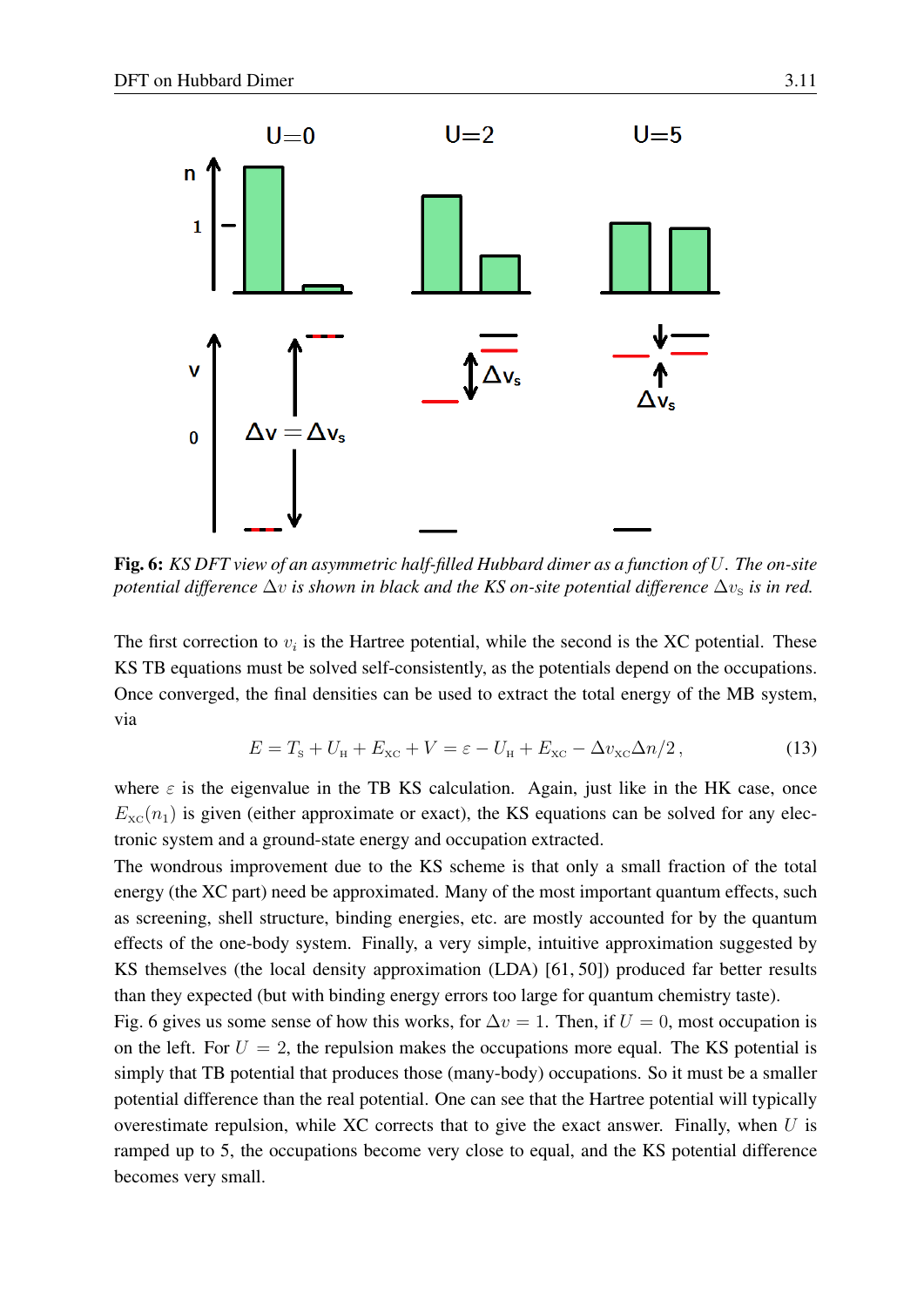Traditionally,  $E_{\text{xc}}$  is separated into an exchange and a correlation contribution. The exchange contribution is then defined as

$$
E_{\rm x} = \langle \Phi_{\rm s} | \hat{V}_{\rm ee} | \Phi_{\rm s} \rangle - U_{\rm H}, \tag{14}
$$

where  $\Phi_{\rm s}$  is the KS wavefunction, and  $E_{\rm x}$  is always negative. Then one can show correlation is just

$$
E_{\rm c} = \langle \Psi | \hat{H} | \Psi \rangle - \langle \Phi_{\rm s} | \hat{H} | \Phi_{\rm s} \rangle \tag{15}
$$

and, by the variational principle, is also never positive. These definitions (almost) match those of quantum chemistry [\[62\]](#page-28-20), except that in KS-DFT, all orbitals come from a single potential, while in HF orbitals are freely chosen to minimize the HF energy. But there are some surprises relative to the traditional many-body expansion. For example, because of the definitions,  $E_{\rm x}$ includes some 'self-exchange', i.e., it is non-zero even for a single electron (where  $E_x$  is  $-U_H$ and  $E<sub>C</sub> = 0$ ). DFT approximations which do not satisfy these conditions for all one-electron densities are said to have self-interaction errors [\[63\]](#page-28-21). Moreover, 'higher-order exchange effects' are all lumped into the correlation energy. In any event, for our 2-electron problem, in a spin singlet,  $E_x = -U_H/2$ , but no simple relation exists for larger N.

The traditional Hartree-Fock approximation comes from expanding the electron-electron interaction to first order, which means neglecting  $E_{\rm c}$ , and then minimizing the energy. In full DFT terms, for our 2-electron system,

<span id="page-11-1"></span>
$$
F^{\rm HF} = T_{\rm s} + \frac{1}{2} U_{\rm H},\tag{16}
$$

or in KS-DFT terms

<span id="page-11-0"></span>
$$
E_{\rm xc}^{\rm HF} = -U_{\rm H}/2. \tag{17}
$$

Thus, solving the TB equation self-consistently with Eq. [\(17\)](#page-11-0) produces the minimum for the total energy using  $F^{\text{HF}}$  of Eq. [\(16\)](#page-11-1).

In Fig. [7,](#page-12-0) we show the contributions to the KS potential for a sequence of different  $U$  values, as a function of the occupation. The effect of repulsion is to always oppose the potential difference, making the KS potential difference smaller. In the first, U is small, and correlation is of order  $U^2$ (see Reference [\[25\]](#page-27-5)). Thus the correlation contribution is negligible (red and green overlap) and HF is an excellent approximation. In the middle,  $U = 1$  is moderate, and now we begin to see the difference correlation makes in the potential. Moreover, its effect is to make  $\Delta v_{\text{HXC}}$  deviate from a straight line. Finally, for strong correlation, the HXC potential (almost) exactly is equal and opposite to the one-body potential. Again, the HX contribution has much curvature, but now correlation wipes that out (almost) entirely. Clearly, the HF approximation will be terrible for the potential in this case, and yield entirely incorrect densities. In fact, a lower-energy solution appears if one allows spin symmetry breaking [\[64\]](#page-28-22).

It is now relatively routine to calculate accurate KS potentials from highly accurate densities found, e.g., via quantum chemical methods [\[65\]](#page-29-0). In an insanely demanding calculation, it is even possible to solve the KS equations using the exact XC functional [\[66\]](#page-29-1). Convergence becomes more difficult as correlations grow stronger, but remains possible [\[67\]](#page-29-2).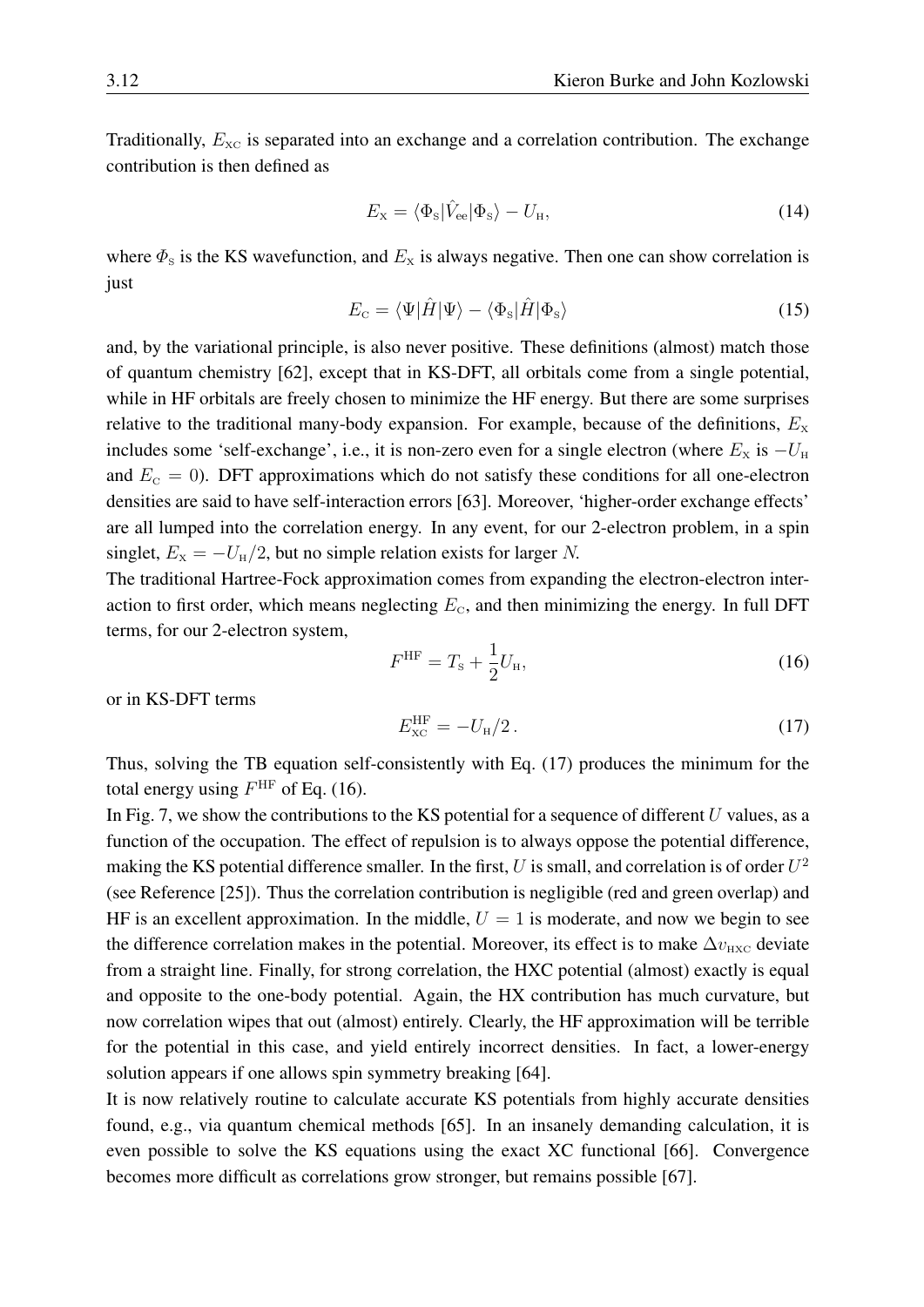

<span id="page-12-0"></span>Fig. 7: *Plots of*  $\Delta v_s$  *(blue) and its components, the one-body potential*  $\Delta v$  *(black), the Hartree plus exchange potentials,*  $U\Delta n/2$  *(red), and the same with correlation added,*  $U\Delta n/2 + \Delta v_{\rm c}$ *(green) plotted against*  $n_1$  *for various values of U.* 

Takeaway: The KS scheme is exact meaning that, if we only knew the exact exchangecorrelation functional, we could determine the ground-state energy exactly, of every electronic problem. There are many existing calculations of the exact XC potential. In practice, we must approximate XC, but because XC is a small fraction of the total energy, standard KS calculations are usefully accurate for ground-state energies and densities.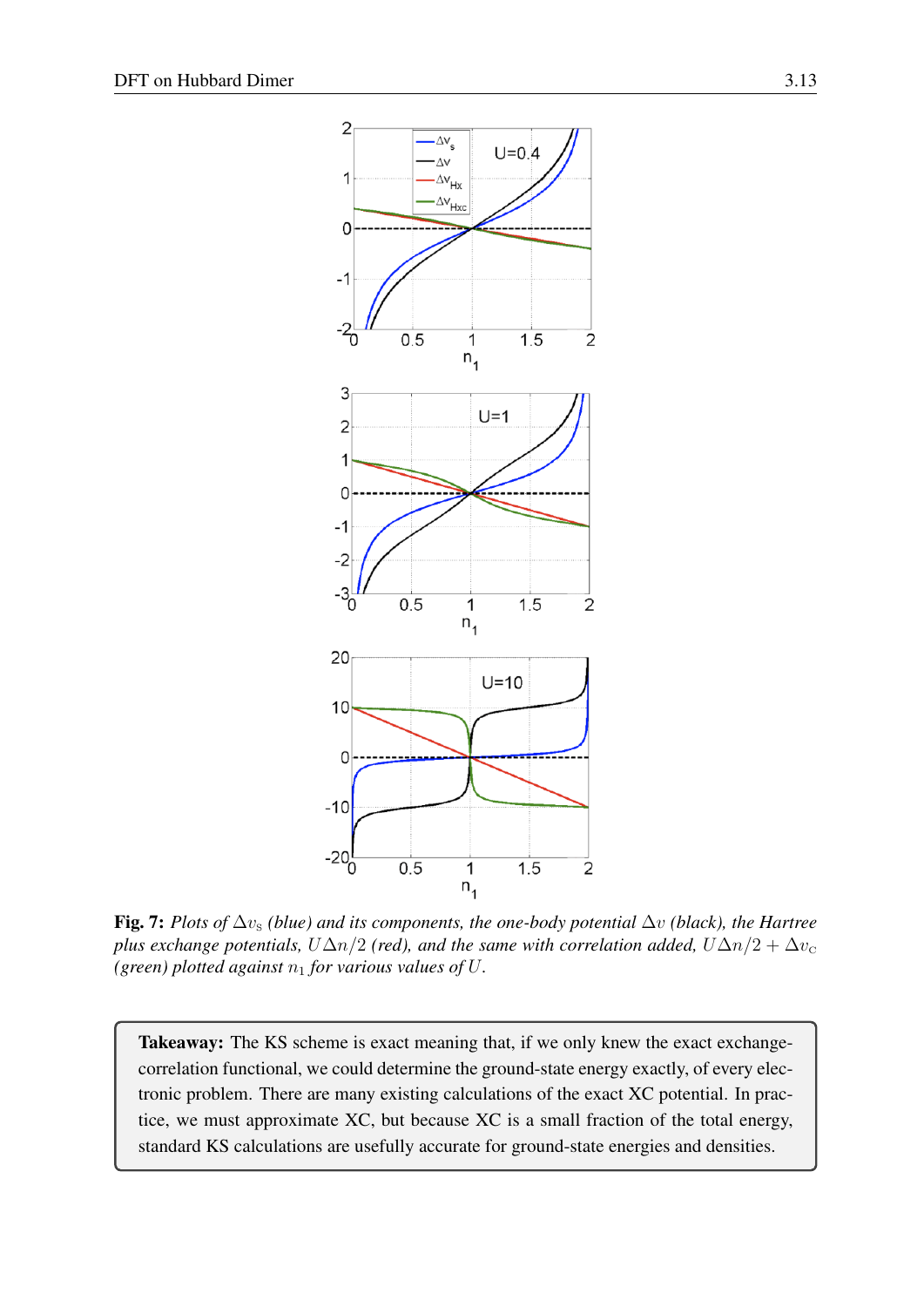#### <span id="page-13-0"></span>3.1 KS spectral function

There is a *pernicious superstition* [\[68\]](#page-29-3) that the KS spectrum is related to the physical response properties of the real system. This false belief has arisen because, for weakly correlated systems, this is approximately true, apart from the fundamental gap of a semiconductor. From a practical viewpoint, the KS bands are marvelously useful as a starting point for Green function calculations of real spectral functions. Moreover, long ago, when the local density approximation ruled supreme, there was no way to know if differences between the KS and exact response properties was due to the crudeness of this approximation [\[69,](#page-29-4)[70\]](#page-29-5). These days, there are simple exact answers to such speculations, if we only have the patience to read them.

#### <span id="page-13-1"></span>3.2 The ionization potential theorem

As a simple example of the mysterious workings of the exact functional, we state an important exact result

<span id="page-13-2"></span>
$$
I(N) = E(N-1) - E(N) = -\varepsilon^{HO}(N).
$$
 (18)

Here  $E(N)$  is the ground-state of the N-electron system, and  $\varepsilon^{HO}$  is the energy of the highestoccupied KS orbital. (For those with some chemistry leaning, Koopmans' theorem is an approximate version of this for HF calculations [\[71\]](#page-29-6)). This illustrates some of the power of KS-DFT. You might think that, with the exact functional, all one can extract is the ground-state energy and density of our system. But the above result shows that the HO of the KS scheme also tells you the ionization energy. One can also extract all static response functions exactly by turning on weak external perturbations, and applying the exact functional to the perturbed systems. In practice, standard DFT approximations tend to violate this exact condition very badly [\[69,](#page-29-4) [70,](#page-29-5) [72\]](#page-29-7). Nonetheless, they often still yield usefully accurate ground-state energies, thus performing their primary function. (On the other hand, returning to the discussion of HKI, knowing the exact XC does *not*, in general, give you access to, say, the first excited state energy. It is a functional of  $n_1$  alone, but we cannot deduce that functional from  $E_{\text{XC}}(n_1)$ .) Increasing  $N$  by 1 in Eq. [\(18\)](#page-13-2) yields

<span id="page-13-3"></span>
$$
A(N) = E(N) - E(N+1) = -\varepsilon^{\text{HO}}(N+1) \neq \varepsilon^{\text{LU}}(N),\tag{19}
$$

where A is called the electron affinity of the system in chemistry. The difference between the KS HO of the  $N+1$  electron system and the lowest unoccupied (LU) level of the N-electron system is called  $\Delta_{\text{xc}}$ , where the  $\Delta$  indicates its origin from the infamous derivative discontinuity of DFT [\[69\]](#page-29-4). This simply means, that at zero temperature, the energy of the system consists of straight line segments between integer values, as shown below in Fig. [8.](#page-14-1) The energy itself is continuous, but its derivative, the chemical potential, is not. For a neutral system, the chemical potential is  $-I$  below the integer and  $-A$  above. This discontinuous jump in  $\mu$  shifts the KS HO eigenvalue by the same amount, producing the difference with the KS LU of the neutral. (Realistic electronic systems do not have an upward pointing portion of the curve in Fig. [8.](#page-14-1) This occurs for the dimer because electrons cannot escape to outside the system.)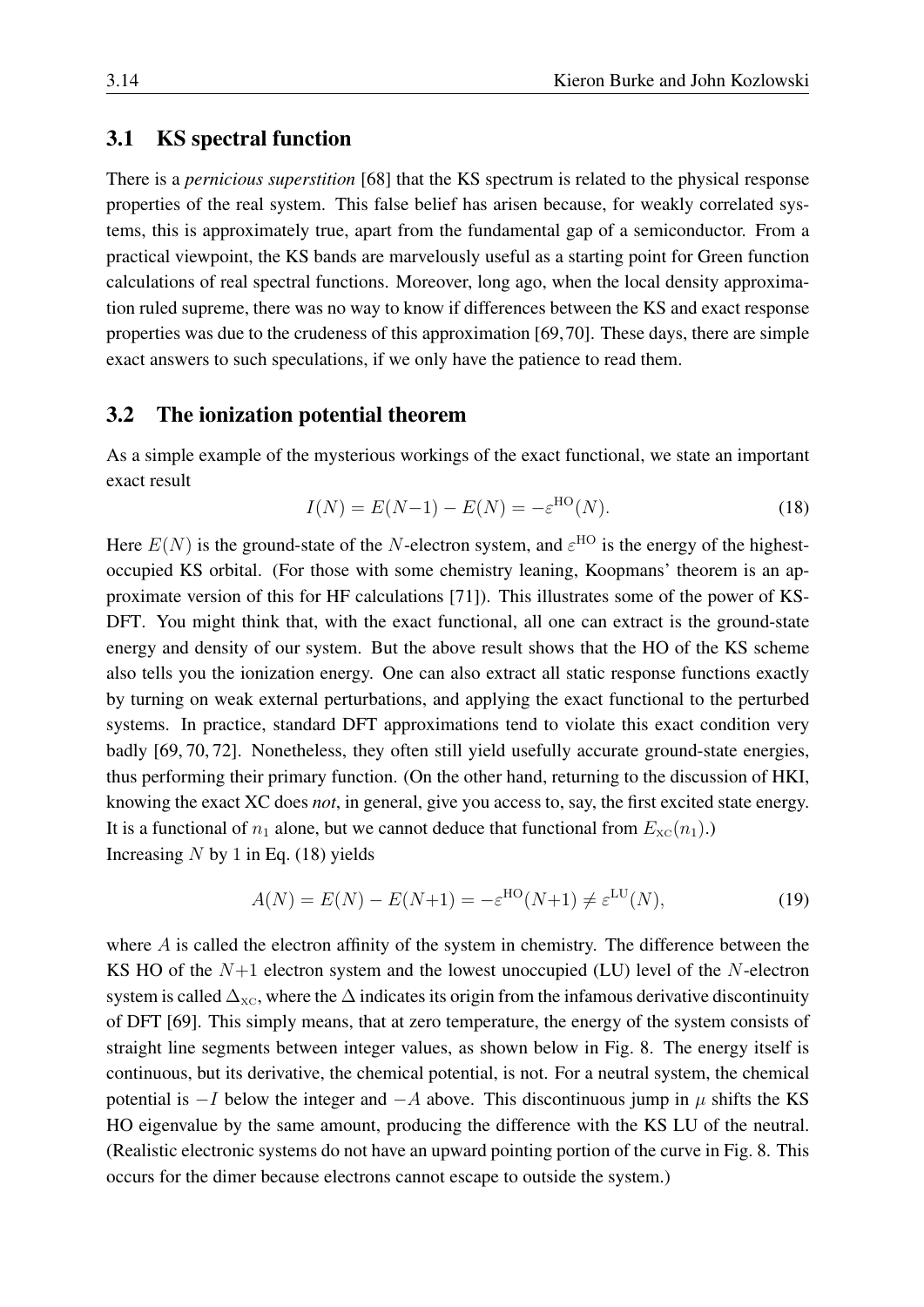

<span id="page-14-1"></span>Fig. 8: *Plot of*  $E(N)$  *for*  $U = 1$  *and*  $\Delta v = 0$ *.* 

#### <span id="page-14-0"></span>3.3 Mind the gap

We are now ready to see the relevance of this to solids. Even for a finite system, we define the charge (or fundamental) gap as

<span id="page-14-2"></span>
$$
E_g = I - A. \tag{20}
$$

As the size of the system grows toward a bulk material, this quantity tends to the fundamental charge (or transport) gap of the system (at least for ordered systems [\[73\]](#page-29-8)). But, because of Eqs. [\(18\)](#page-13-2) and [\(19\)](#page-13-3) above, we find

$$
E_g = E_{s,g} + \Delta_{\rm xc},\tag{21}
$$

where  $E_{s,q}$  is the KS gap (i.e., the difference between the LU and HO level, or the gap between the KS valence and conduction bands in a solid). Thus, with the *exact* XC functional of groundstate DFT, we do not get the true gap by looking at its KS value for the neutral system.

Fig. [9](#page-15-0) shows the spectral function (projected onto the left-hand site) in a weakly correlated case [\[26\]](#page-27-6), the symmetric dimer with  $U = 1$ . We can see the sense in which the KS spectral function (red) resembles the blue exact one: the significant KS peaks are of about the same height and position as their blue counterparts, and the blue peaks without KS counterparts are relatively small. The KS gap is smaller than the true gap, but not by much. Because both the KS and the exact spectral functions satisfy the same sum rule (even with an approximate XC), if the dominant peaks are reproduced (even with the wrong gap), only small peaks are missed in the KS spectrum.

On the other hand, Fig. [10](#page-15-1) shows the same system with a larger  $U$  value. Now the strong KS peaks are not in the right place and are noticeably too large. Moreover, the blue peaks with no KS analogs are a substantial contribution. Finally, in the inhomogeneous case, the potential asymmetry overcomes the effects of the Hubbard U. In Fig. [11,](#page-16-0) we see that for  $\Delta v = 2$  and  $U = 1$ , the KS spectral function is almost identical to the true one.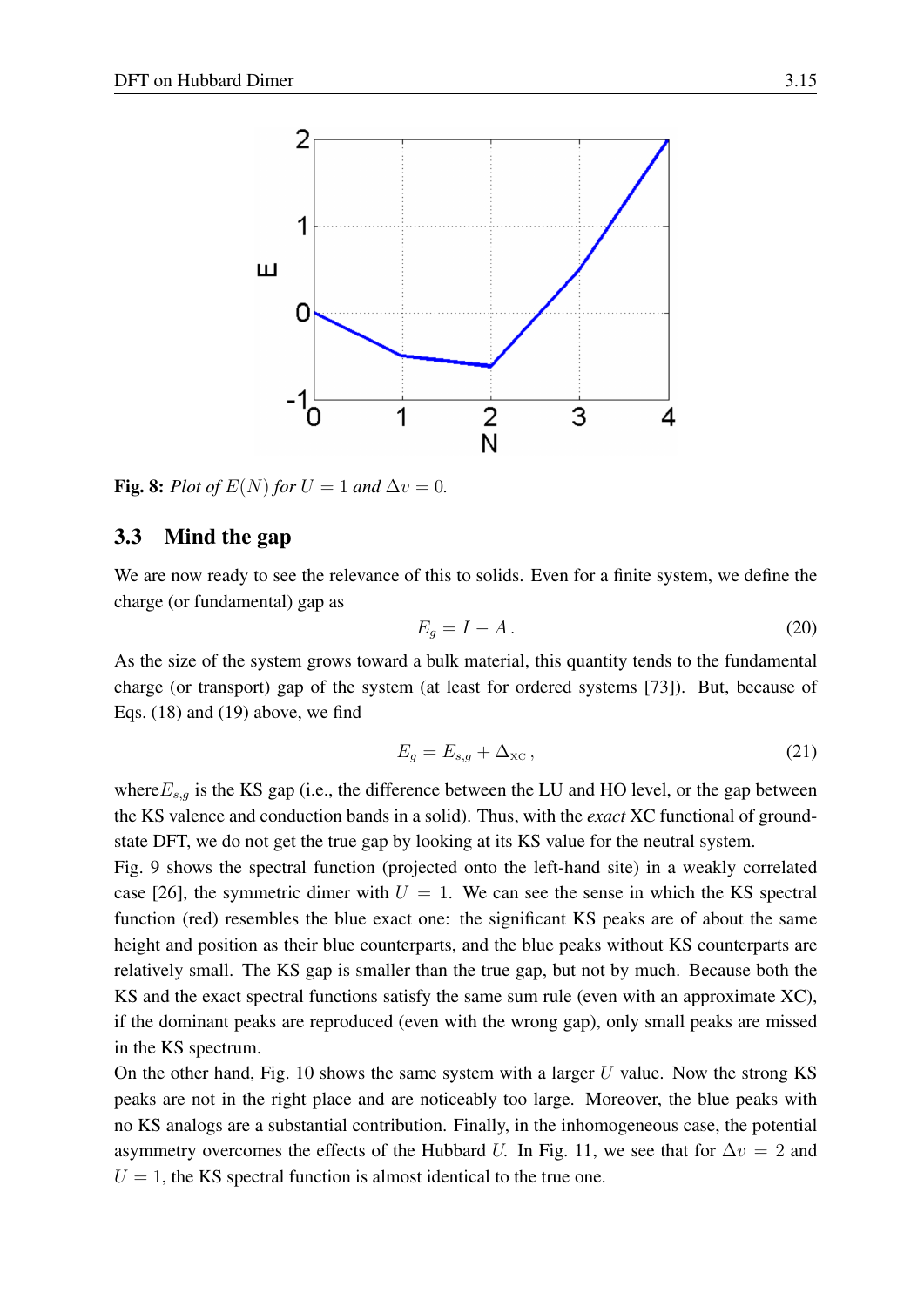

<span id="page-15-0"></span>Fig. 9: *Spectral function of the symmetric dimer for*  $U = 1$  *and*  $\Delta v = 0$ *. The physical MB peaks are plotted in blue, the KS in red. Here*  $I = 0.1$ ,  $A = -1.1$ *, and*  $\varepsilon^{\text{LU}} = 0.9$ *.* 



<span id="page-15-1"></span>Fig. 10: *Same as Fig.* [9,](#page-15-0) *but now*  $U = 5$ *. Here*  $I = -0.3$ *,*  $A = -4.7$ *, and*  $\varepsilon^{\text{LU}} = 1.3$ *. Note that the KS gap remains unchanged by the alteration of* U *because*  $\Delta n = 0$  *in both cases.* 

Lastly, we finish this section illustrating the relevance of this discussion to the thermodynamic limit. The canonical example of the Mott-Hubbard transition is a chain (or lattice) of H atoms. Each atom has one electron, so the bands of the KS potential are always half-filled, with no gap at the Fermi energy. Thus the gap is always zero and the KS band structure suggests it's a metal. This may be true at moderate separations of the atoms, but as the separation is increased, the electrons must localize on atoms, and it must become a Mott insulator.

Fig. [12](#page-16-1) shows the gap, calculated for chains of well-separated 1D H atoms of increasing length [\[46\]](#page-28-4). By performing the calculation with finite systems, i.e., without periodic boundary conditions, we calculate the gap for each  $N$  by adding and removing electrons, as in Eq. [\(20\)](#page-14-2), and then take the limit as  $N \to \infty$ . On the other hand, we extract the exact ground-state density from our DMRG calculation at each N, and find the corresponding exact KS potential for each N. We could then as easily extrapolate the KS gap, from the HO and LU, showing that indeed the KS gap vanishes in the thermodynamic limit – exactly the same as if we had calculated the KS band structure, in which the Fermi energy would be right in the middle of the band. This provides a dramatic illustration of the KS underestimate of the true gap, even when using the exact XC functional.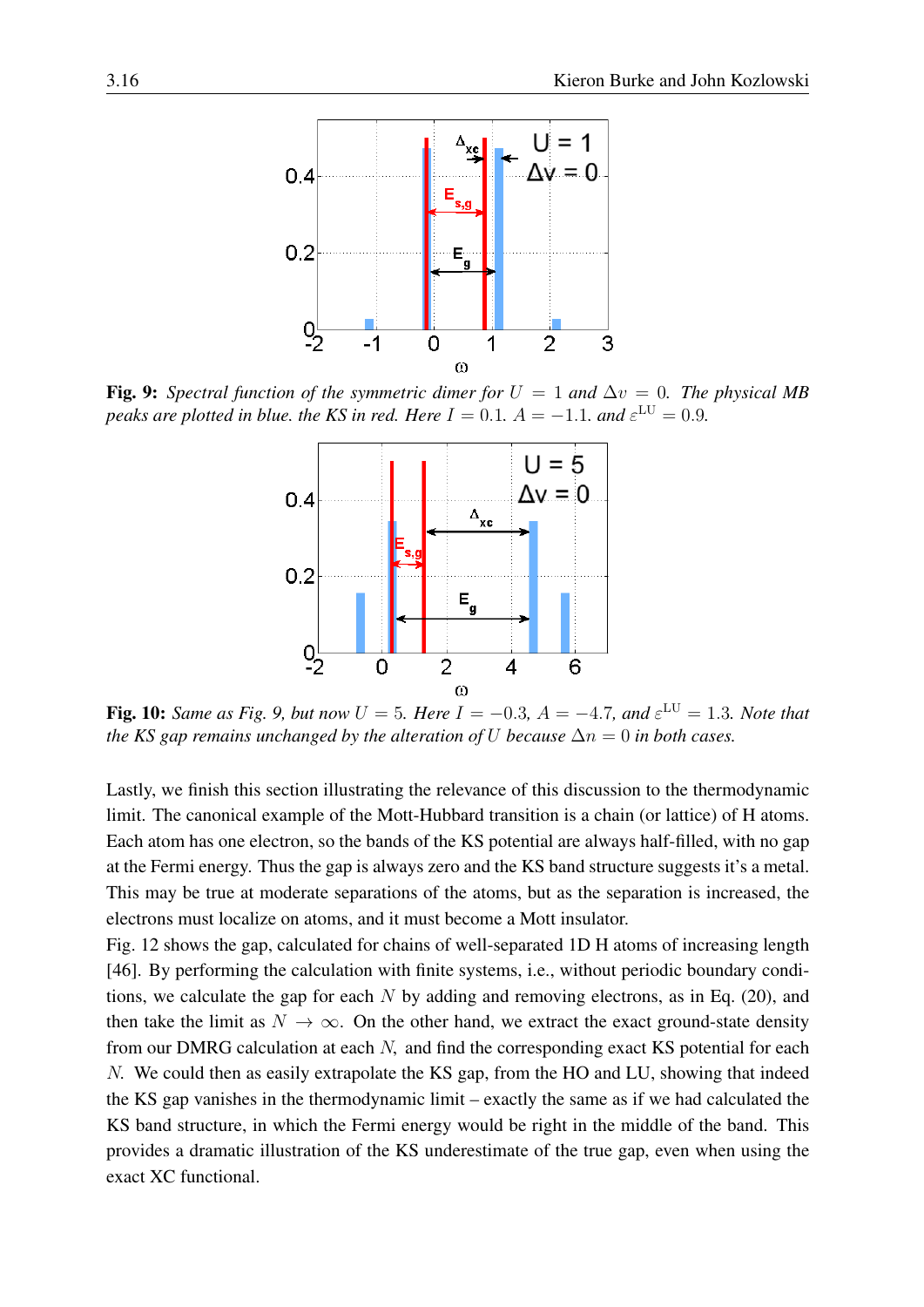

**Fig. 11:** Same as Fig. [9,](#page-15-0) but now  $U = 1$ ,  $\Delta v = 2$ . Here  $I = 0.27$ ,  $A = -1.27$ , and  $\varepsilon^{\text{LU}} = 1.25$ .

<span id="page-16-0"></span>

<span id="page-16-1"></span>Fig. 12: *Exact gaps for chains of* N *soft hydrogen atoms with atomic separation* b = 4 *(error bars are less than symbol sizes). The upper curve is a quadratic fit of exact gaps of the largest six systems and extrapolates to a finite value*  $E<sub>g</sub> \approx 0.33$ *. The exact Kohn-Sham gaps, in contrast, extrapolate to zero showing that for*  $N \to \infty$  *the true KS system is metallic (lower curve is a linear fit of exact KS gaps of the largest six systems). Taken from Reference [\[46\]](#page-28-4)*.

Takeaway: The KS Green function does not match the true Green function. If correlation is weak, it may be a good approximation to it, with its main deficiency being an underestimate of the gap. For stronger correlations, there can be huge differences, and there are always more features in the real Green function. In the thermodynamic limit, the exact KS gap can vanish for a simple Mott insulator.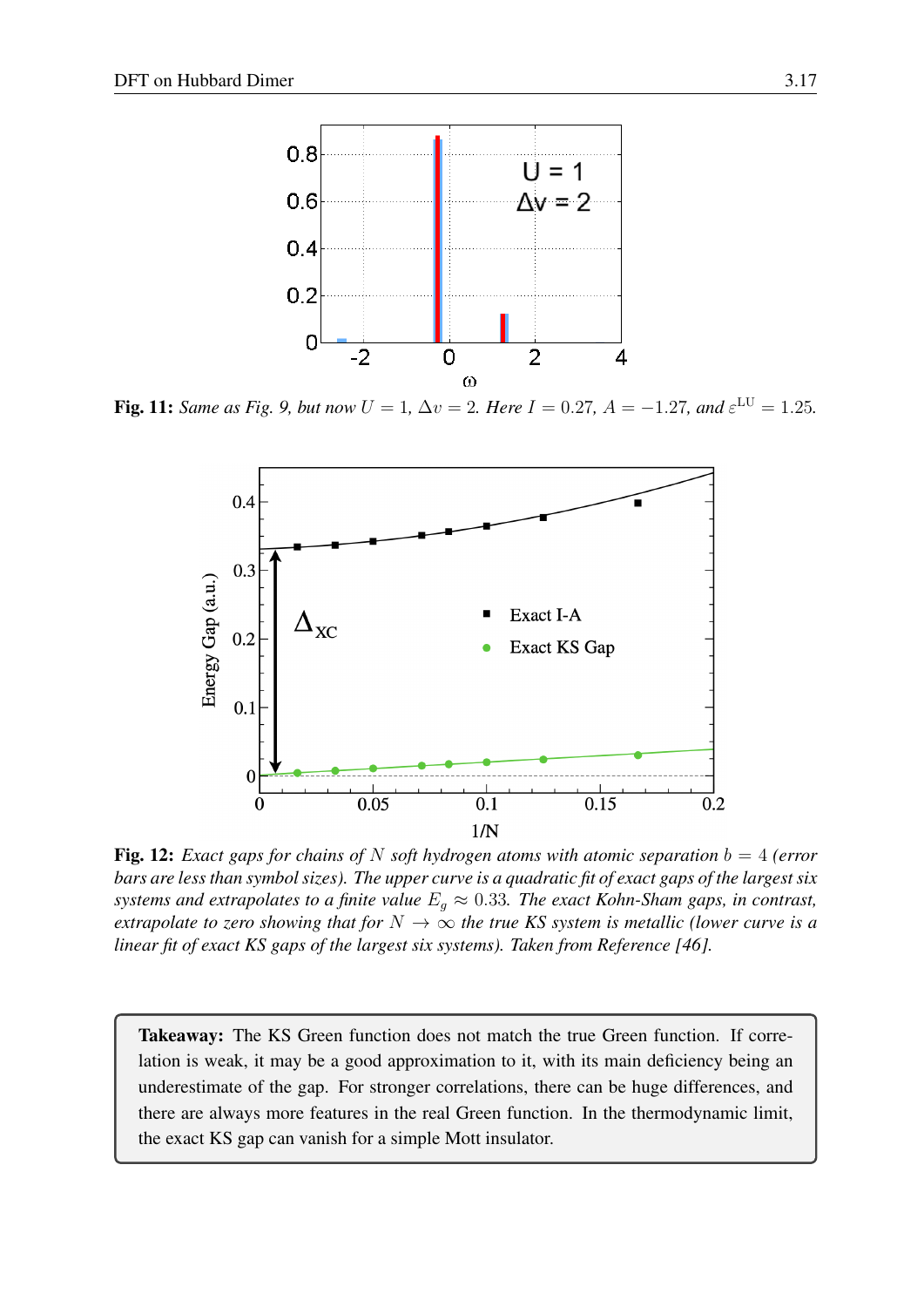### <span id="page-17-0"></span>3.4 Talking about ground-state DFT

First, we review our crucial formal points.

- 1. In general, the KS scheme with the exact functional yields ground-state energy and density, and any other quantities that can be teased from them, such as static response properties and ionization potentials.
- 2. There is no formal meaning for most KS eigenvalues in ground-state DFT, despite the fact that many practitioners treat them as if there were. Of course, they do provide tremendous physical and intuitive insight, especially for weakly correlated systems, where they are good approximations to the excitations (either quasi-particle or optical). But when correlations are strong, explicit methods are needed to correct them [\[74\]](#page-29-9).
- 3. The strongest manifestation of point 2 above is that the exact KS gap is typically smaller than the true gap, and can vanish in cases where the true gap is finite (Mott insulator).
- 4. Moreover, there is an exact formula relating the total energy to the sum of the KS eigenvalues, which contains finite corrections for double counting. There is no ambiguity about these corrections, they are derived from the formal theory, and yield the exact many-body energy. But when correlated methods are used for a *subset* of the orbitals, ambiguities can arise that affect occupancies [\[75\]](#page-29-10).
- 5. Although in principle, all properties are functionals of the ground-state density, knowledge of the exact ground-state energy functional (via  $E_{\text{XC}}$ ) does not provide a way to calculate these other functionals. As we see later, TDDFT is a way to do precisely this.

Next, we discuss how these points show up in practical DFT calculations of solids, where XC approximations must be made.

- 1. The steady progress within quantum chemistry and materials in functional development is almost entirely focused on improvements in accuracy and reliability of the total energy for weakly correlated systems [\[76,](#page-29-11) [77\]](#page-29-12). This is by far the most important use of DFT in modern electronic structure. Such improvements are often not particularly relevant to the response properties of greatest interest in strongly correlated materials. For example, the KS eigenvalues are often not improved significantly by functionals yielding better energies [\[78,](#page-29-13) [79\]](#page-29-14). Although the KS eigenvalues cannot be directly interpreted in general, they are uniquely defined (up to a constant). Thus the exact KS Hamiltonian is a welldefined starting point for many-body methods.
- 2. The KS scheme is not a mean-field scheme in the traditional sense of the word, and it can be extremely difficult to relate its features to those of traditional many-body theory. The KS wavefunction is typically a single Slater determinant, but yields the exact many-body energy via its density.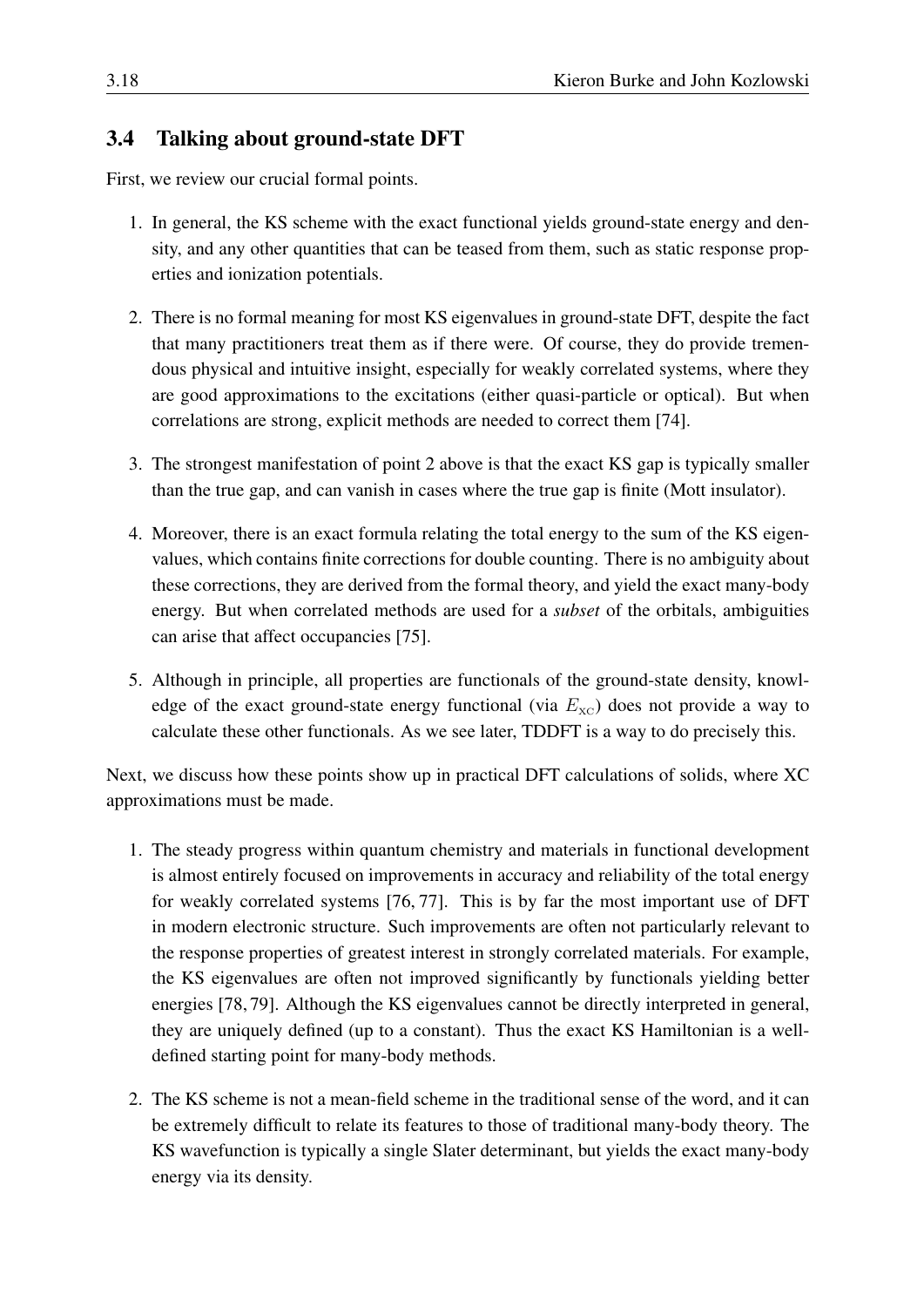- 3. Standard approximations, such as LDA and generalized gradient approximations (GGA), by construction produce total energies that are smooth and continuous at integer  $N$ , unlike the exact  $E(N)$ . Thus their corresponding  $\Delta_{\text{XC}}$  is zero [\[69\]](#page-29-4). According to Sec. [3.3,](#page-14-0) the KS band gap in such approximations *is* their prediction for the fundamental gap. In fact, it has been found that their KS gaps are likely a good approximation to the exact KS gap [\[80\]](#page-29-15), but their lack of discontinuous behavior means they miss the correction to turn it into the true gap.
- 4. On the other hand, the range-separated hybrid functional HSE06 is well-known to produce reasonable gaps for moderate gap semiconductors. This is because, instead of performing a true pure KS calculation, most codes (like VASP) perform a *generalized* KS calculation [\[81\]](#page-29-16) when a functional is orbital-dependent [\[82,](#page-29-17) [83\]](#page-29-18). They treat the orbitaldependent part of the potential as if it were a many-body potential, just as is done in HF. (A similar but smaller effect occurs in meta-GGA's that depend on the kinetic energy density, such as SCAN [\[84\]](#page-29-19)). And in fact clever tricks may be used to extract the true gap, even from a periodic code [\[85\]](#page-29-20).

Takeaway: Even with the exact functional, the KS band gap does not equal the true transport gap of the system. Likely, semilocal functionals yield accurate KS gaps but, because they lack a discontinuous behavior at integer particle numbers, cannot yield accurate transport gaps. Modern hybrid functionals that depend explicitly on KS orbitals yield band gaps closer to fundamental gaps, but only when treated with generalized KS theory.

# <span id="page-18-0"></span>4 Time-dependent DFT (TDDFT)

Our last main section is about time-dependent density functional theory (TDDFT) [\[86](#page-29-21)[–89\]](#page-30-0). While this uses many of the forms and conventions of ground-state DFT, it is in fact based on a very different theorem from the HK theorems. When applied to the linear response of a system to a dynamic electric field, it yields the optical transitions (and oscillator strengths) of that system. It has become the standard method for extracting low-level excitations in molecules, where traditional quantum chemical calculations are even more demanding than those for the ground state.

The Runge-Gross theorem [\[90\]](#page-30-1) states that, for a given initial wavefunction, statistics, and interaction, the *time-dependent* density uniquely determines the one-body potential. In principle, this can be used for any many-electron time-dependent problem, including those in strong laser fields [\[86\]](#page-29-21). In practice, such calculations are limited by the accuracy of the approximations and whether the observable of interest can be extracted directly from the one-electron density. One constructs TD KS equations, defined to yield the exact time-dependent one-electron density.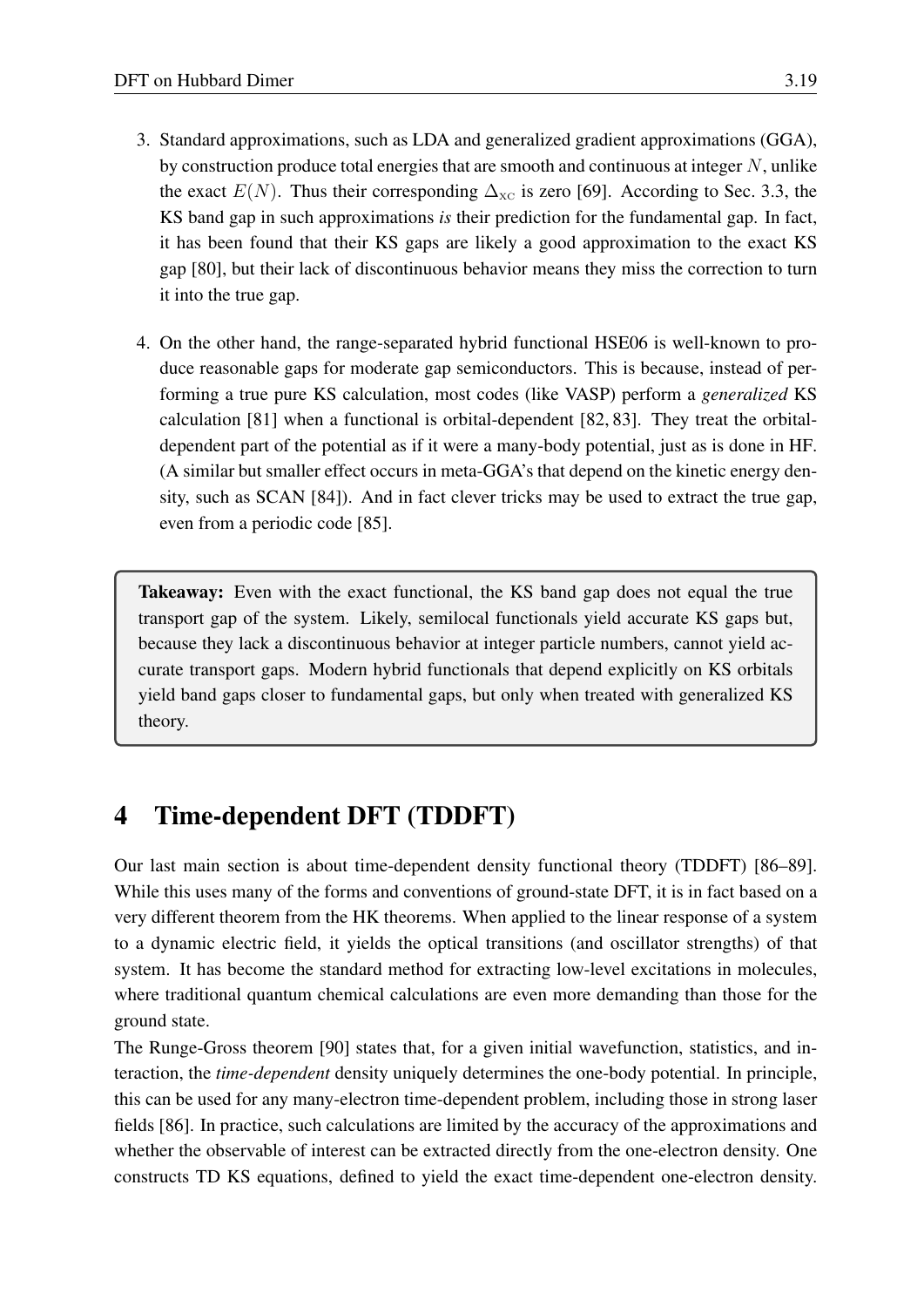Because TDDFT applies to the time-dependent Schrödinger equation, the XC functional differs from that of ground-state DFT in general, and has a time-dependence.

Our interest will be only in the linear-response regime. In that case, one can derive a crucial result, which we give in operator form, called the Gross-Kohn equation [\[91\]](#page-30-2)

<span id="page-19-1"></span>
$$
\chi(\omega) = \chi_{\rm s}(\omega) + \chi_{\rm s}(\omega) * (f_{\rm H} + f_{\rm xc}(\omega)) * \chi(\omega), \tag{22}
$$

where  $\chi(\omega)$  is the dynamic density-density response function of the system, and  $\chi_s$  is its KS counterpart. The kernel,  $f$ , is the functional derivative of the time-dependent potential. Thus,  $f_H$  is the Hartree contribution, while  $f_{\text{XC}}(\omega)$  is the XC correction.

Eq. [\(22\)](#page-19-1) is a Dyson-like equation for the polarization. If we set  $f_{\text{XC}} = 0$ , it is the standard random-phase approximation, the Coulomb interaction simply dressing the bare interaction, and producing all the bubble diagrams. But things get a little weird when we assert that inclusion of  $f_{\text{XC}}(\omega)$  produces the *exact* response of the system, for all frequencies. From a many-body viewpoint, this is suspicious, as these are a closed set of equations without coupling to 4-point functions. But the logic is sound and exactly analogous to the ground-state: there exists such a function that could be considered as defined by Eq. [\(22\)](#page-19-1).

The excitations of a system are given by poles of its response function. Simple analysis (exactly that of RPA) yields a matrix equation that corrects KS transition frequencies to the true transition frequencies, where the matrix elements involve  $f_H + f_{XC}$ . With standard ground-state approximations, folks have merrily calculated mostly low-lying valence transitions from the ground-state of many molecules [\[92\]](#page-30-3), finding accuracies a little lower than those of groundstate DFT [\[93\]](#page-30-4), and computational costs that are comparable. This has been invaluable for larger molecules, where many excitations of the same symmetry may overlap, and so TDDFT yields a semiquantitative signature that can be easily matched with experiment [\[94\]](#page-30-5).

However, not all is well in paradise. Almost immediately, it was noticed that the use of a ground-state approximation is simply the static limit of the corresponding kernel, and can be easily shown to produce only single excitations. While useful workarounds were created for some cases, it was also found that going to higher-order response does not solve the problem. And many of the most exciting transitions in biochemistry are double excitations.

Takeaway: Time-dependent DFT applies DFT methods to time-dependent problems. Within linear response, this yields exact expressions for the dynamic polarization, but at the cost of introducing a new functional, the frequency-dependent XC kernel. Ignoring its frequency dependence yields useful accuracy for low-lying molecular excitations with standard functionals. TDDFT is now standard for calculating optical response of molecules and materials.

#### <span id="page-19-0"></span>4.1 Hubbard dimer

Happily we care only about Hubbard dimers, where everything is much simpler. First, we note our Hubbard dimer, in the singlet space, has just three states: the ground-state, the first excited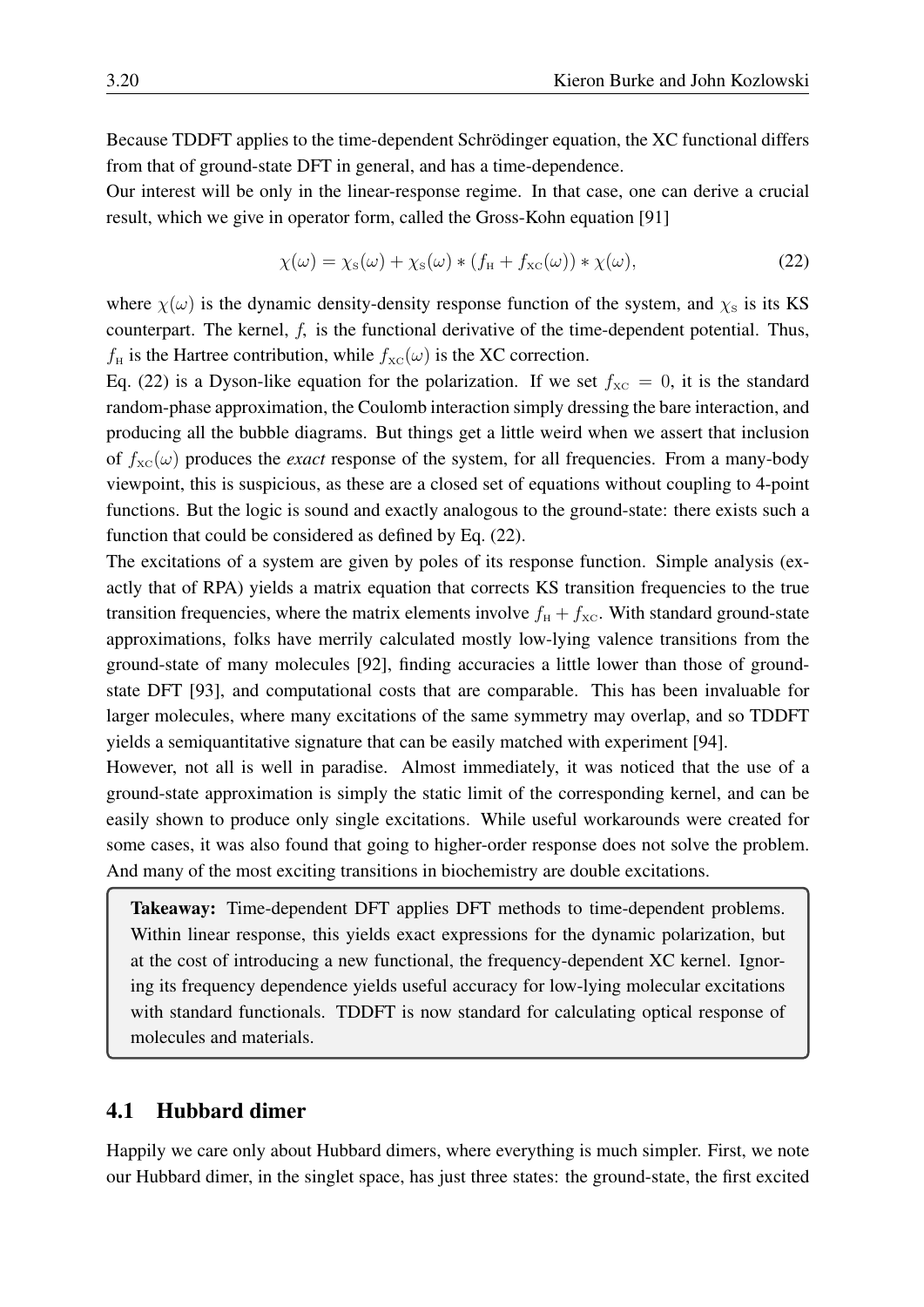

<span id="page-20-0"></span>Fig. 13: *Transition frequencies of the first and second excitations as a function of*  $\Delta v$  *for*  $U = 1$ *.* 

state, which has a single excitation, and the second excited state, which is a double excitation out of the ground-state. Since there are no spatial degrees of freedom, our  $\chi(\omega)$  is the Fourier transform of  $\Delta n(t)/\Delta v(0)$ , which is just a scalar, with  $\omega$ -dependence

$$
\chi_n(\omega) = \frac{a_1}{\omega^2 - \omega_1^2} + \frac{a_2}{\omega^2 - \omega_2^2},\tag{23}
$$

where  $\omega_i$  denotes the transition frequency and  $a_i$  is related to its oscillator strength [\[26\]](#page-27-6). Thus  $\chi$  has poles at each of the transition frequencies. Fig. [13](#page-20-0) shows the value of each of these transitions as a function of  $\Delta v$  for  $U = 1$ . The double excitation is a little above the single for the symmetric case, but grows linearly with  $\Delta v$ . The single remains about the same, and even dips, until  $\Delta v = U$ , and then begins to grow itself. Here we can use our model system to examine one of the key mysteries of practical TDDFT: Where did all the higher excitations go? First we do an exact ground-state KS calculation, as in the previous sections. Thus the exact KS system is a tight-binding problem with effective potential,  $\Delta v_{\rm s}$ , defined to yield the exact ground state  $\Delta n$ . This yields two eigenvalues, the lower symmetric combination and the higher asymmetric combination. The KS ground-state has the lower one doubly occupied. There do exist KS analogs of the many-body states. The single excitation has one electron excited to the higher level, the double has both. Fig. [14](#page-21-0) adds the KS transitions to Fig. [13,](#page-20-0) showing that they loosely follow the accurate transitions, but are significantly different.

In the KS response function,  $\chi$ <sub>s</sub>, the matrix elements of the density operator between ground and double excitation are zero, since both KS orbitals are different, so the Slater determinants are not coupled by a single density operator. Hence, such states have no numerator, eliminating any poles that might have arisen in the denominator, i.e.,

$$
\chi_{\rm s}(\omega) = \frac{a_s}{\omega^2 - \omega_s^2} \,. \tag{24}
$$

Thus the second KS transition, the double, does not appear at all in the response function! It's position is correctly marked in Fig. [14,](#page-21-0) but cannot be seen in  $\chi$ <sub>s</sub>.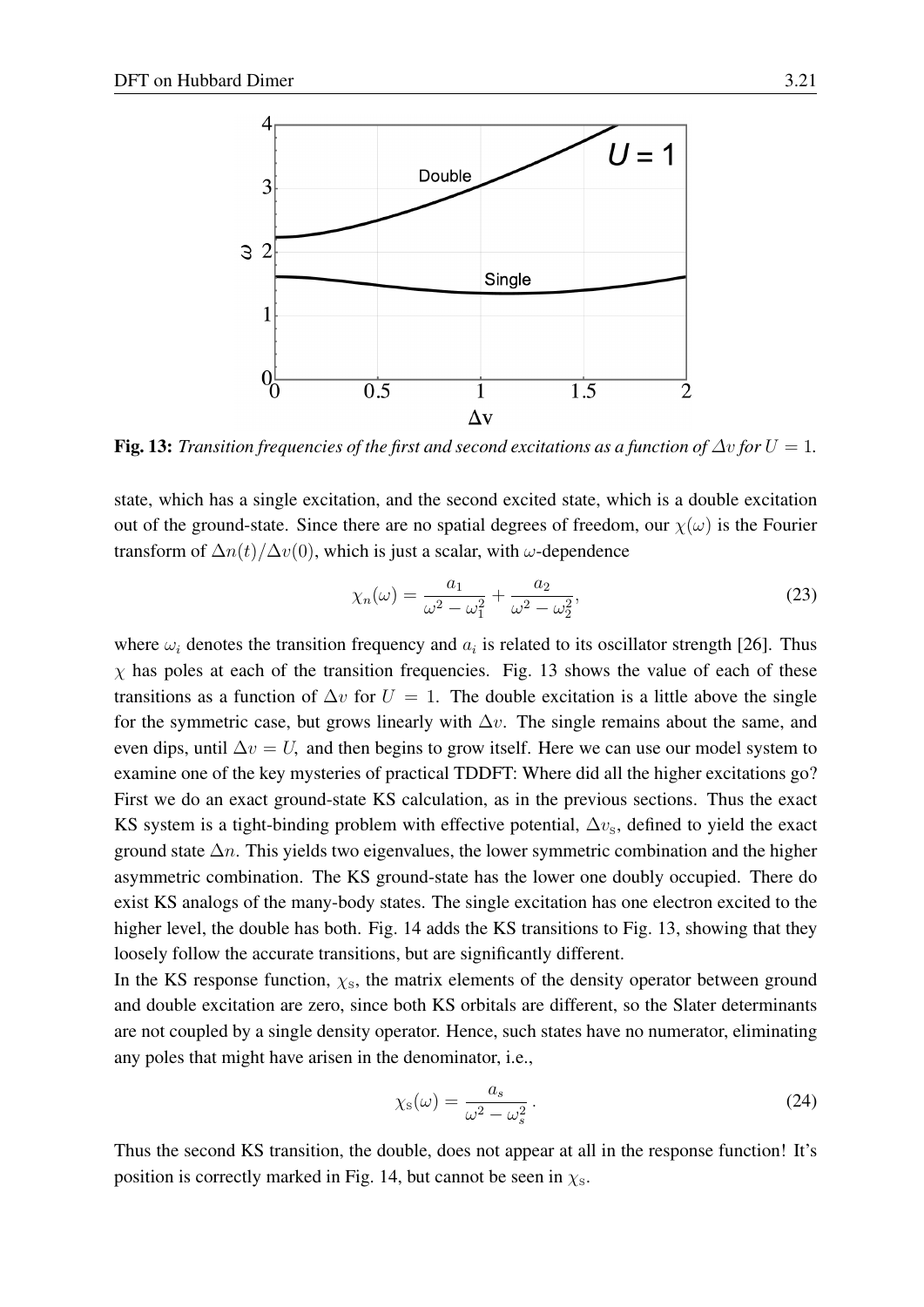

Fig. 14: *Same as Fig. [13,](#page-20-0) but with KS transitions (depicted in blue). For*  $\Delta v > U$ , the KS *transition is a very good approximation to the true transition.*

<span id="page-21-0"></span>

<span id="page-21-1"></span>Fig. 15: *Same as Fig. [13,](#page-20-0) but with the adiabatically exact approximation (AE, pink dashes).*

By requiring the poles occur at the right places, one finds (in general) a matrix equation in the space of single excitations for the true transitions, whose elements are determined by the kernel. Here, this is one dimensional, yielding

<span id="page-21-2"></span>
$$
\omega^2 = \omega_{\rm s}^2 + 2\omega_{\rm s} f_{\rm HXC}(\omega) \frac{2}{1 + \Delta v_{\rm s}^2} \,. \tag{25}
$$

The adiabatically exact approximation (AE) is to use the exact ground-state functional here to calculate  $f_{\text{HXC}}$ . This corrects the single KS transition and is shown in Fig. [15.](#page-21-1) This works extremely well to capture almost all the difference with the KS transition, yielding very accurate excitations. This becomes even better for  $\Delta v$  greater than U, where the corrections virtually vanish (just as in Fig. [11](#page-16-0) for the spectral function).

But Eq. [\(25\)](#page-21-2) just has one solution if the  $\omega$ -dependence in the kernel is neglected. On the other hand, if there is strong frequency dependence in the kernel, new transitions, not in the KS system, may appear. In fact, we know that is precisely what happens, as the physical system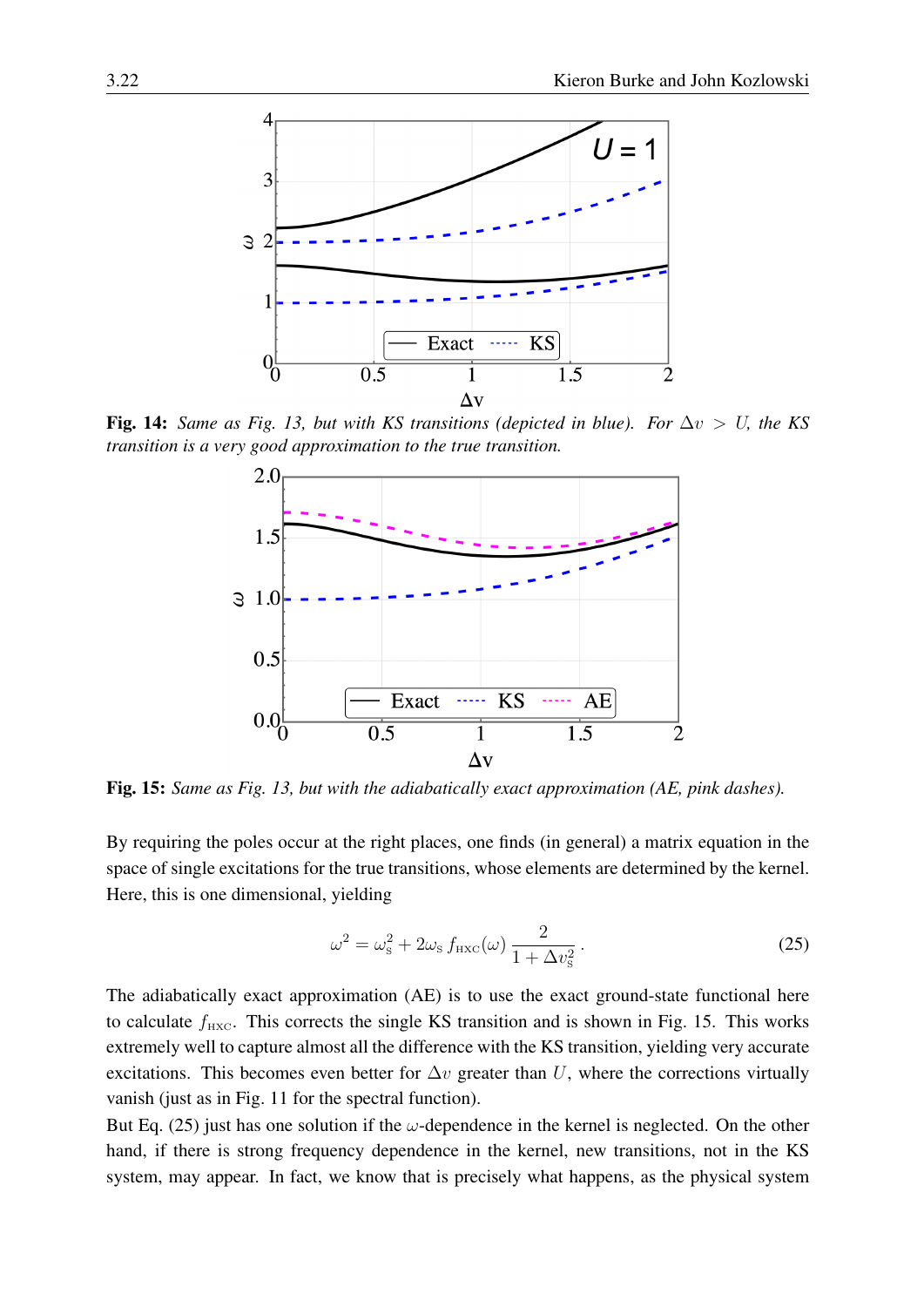

<span id="page-22-1"></span>Fig. 16: *Frequency dependence of exact (black) and Kohn-Sham susceptibilities (blue) and exchange-correlation kernel (red) for*  $U = \Delta v = 1$ . Poles marked by dashed vertical lines, as *a function of frequency* ν*. The red line shows the exchange-correlation kernel.*

*does* have a double excitation. To understand how standard TDDFT fails, we note that we can calculate the exact kernel by finding  $\chi(\omega)$  from many-body calculations,  $\chi_{\rm s}(\omega)$  by the techniques of the earlier section, inverting and subtracting

<span id="page-22-2"></span>
$$
f_{\text{HXC}}(\omega) = \chi_{\text{S}}^{-1}(\omega) - \chi^{-1}(\omega).
$$
 (26)

Fig. [16](#page-22-1) shows the singular frequency-dependence of the kernel from Eq. [\(26\)](#page-22-2), which allows Eq. [\(25\)](#page-21-2) to have an additional solution.

However, while all this provides insight into how the exact functional performs its magic, it does not tell us directly how to create a general purpose model, which would build this frequencydependence into an explicit density functional sufficiently accurately to capture double excitations [\[89\]](#page-30-0).

**Takeaway:** The Hubbard dimer demonstrates the accuracy of the adiabatic approximation in TDDFT for single excitations, and also the missing frequency dependence needed to generate the double excitations missing in adiabatic TDDFT.

#### <span id="page-22-0"></span>4.2 Talking about TDDFT

We saw in the earlier sections how the KS eigenvalues did not have a formal meaning in pure ground-state KS-DFT. We have seen here that, with the advent of TDDFT, they form the starting point of a scheme which produces the *optical* excitations. These are not the quasi-particle excitations associated with the Green function, which involve a change in particle number. While the primary function of approximate ground-state DFT is to find energies, it usually also produces reasonably accurate densities, but rather erroneous XC potentials. In fact, this feat is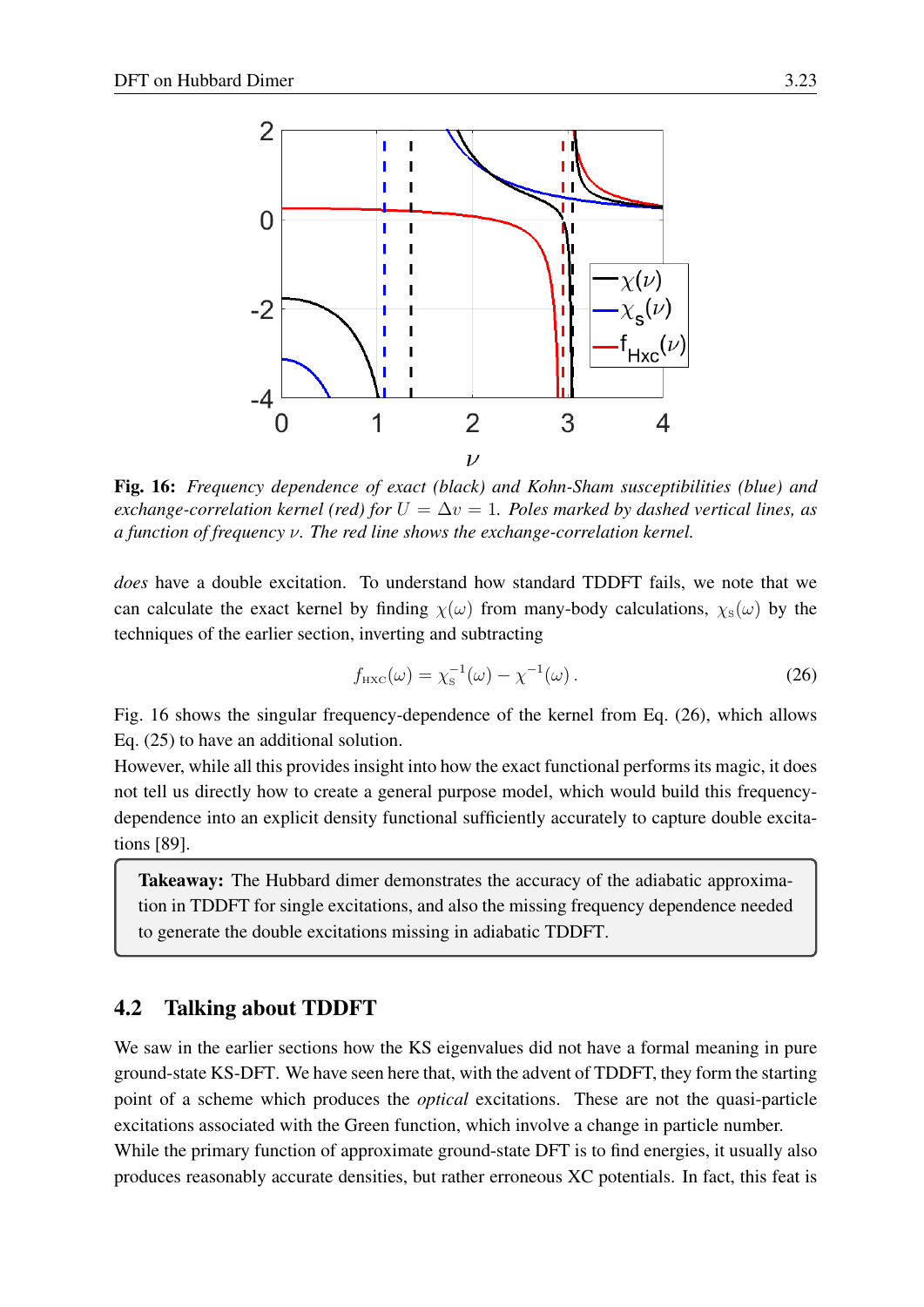achieved by having all the occupied orbitals shifted (higher) than their exact KS counterparts. A constant shift has no effect on the density. But if the unoccupied levels (at least, the low-lying valence excitations) suffer the same shift, then KS transition frequencies are unaffected, and the adiabatic approximation (usually applied to the same XC approximation as the ground-state calculation) is reasonably accurate for many weakly correlated molecules.

Linear-response TDDFT has been less used in solids, because in the case of insulators, it became clear early on [\[95\]](#page-30-6) that there is a long-range contribution to the XC kernel (as long-ranged as the Hartree contribution is) that is missed when using a semilocal ground-state approximation adiabatically. There are now many ways around this difficulty [\[96\]](#page-30-7), some based on modelling the kernel using many-body techniques.

There have been many other approaches suggested for extracting optical excitations from DFT. An old simple one is called ∆-SCF [\[97\]](#page-30-8), which involves simply using excited-state occupation numbers in a KS calculation, and finding the energy the usual way. Another, which has seen considerable recent interest [\[98,](#page-30-9) [99\]](#page-30-10), is to use ensemble DFT [\[100\]](#page-30-11).

Takeaway: TDDFT can be considered an algorithm for finding the functional (of the ground-state density) for optical excitations.

### <span id="page-23-0"></span>5 Summary

This short review is aimed at broadening understanding of the basic differences between a density functional viewpoint and that of traditional many-body theory. The emphasis here has been on the exact theory, which we have illustrated on the 2-site Hubbard model. We have shown it is confusing to consider KS theory as any kind of traditional mean-field theory, and how the addition of TDDFT allows one to consider the KS eigenvalues as zero-order approximations to the optical excitations, not the quasiparticle excitations.

However, the only reason that anyone cares about the exact theory of DFT is because, in practice, it is extremely useful with relatively unsophisticated approximations. These begin with the famous local density approximation, in which the XC energy per electron at each point in a system is approximated by that of a uniform gas matching the density at this point. This was introduced already in the KS paper (where the statement of exactness appears as a mere footnote), thereby totally muddying the waters between exact and approximate statements. Walter Kohn told KB that he simply noticed the exact nature of the KS scheme after submitting the paper. From about 1990 onwards, many users began using more sophisticated functionals, whose primary effect was to improve total energies and energy differences.

This article has said little or nothing about how to understand such approximations. This is because local (and semilocal) approximations capture a universal limit of all electronic systems, by yielding relatively exact XC energies in this limit [\[101–](#page-30-12)[104\]](#page-30-13). Traditional many-body theory generally considers a power series expansion in the electron-electron interaction. The alternative limit simultaneously increases the number of particles, in a way that the total electron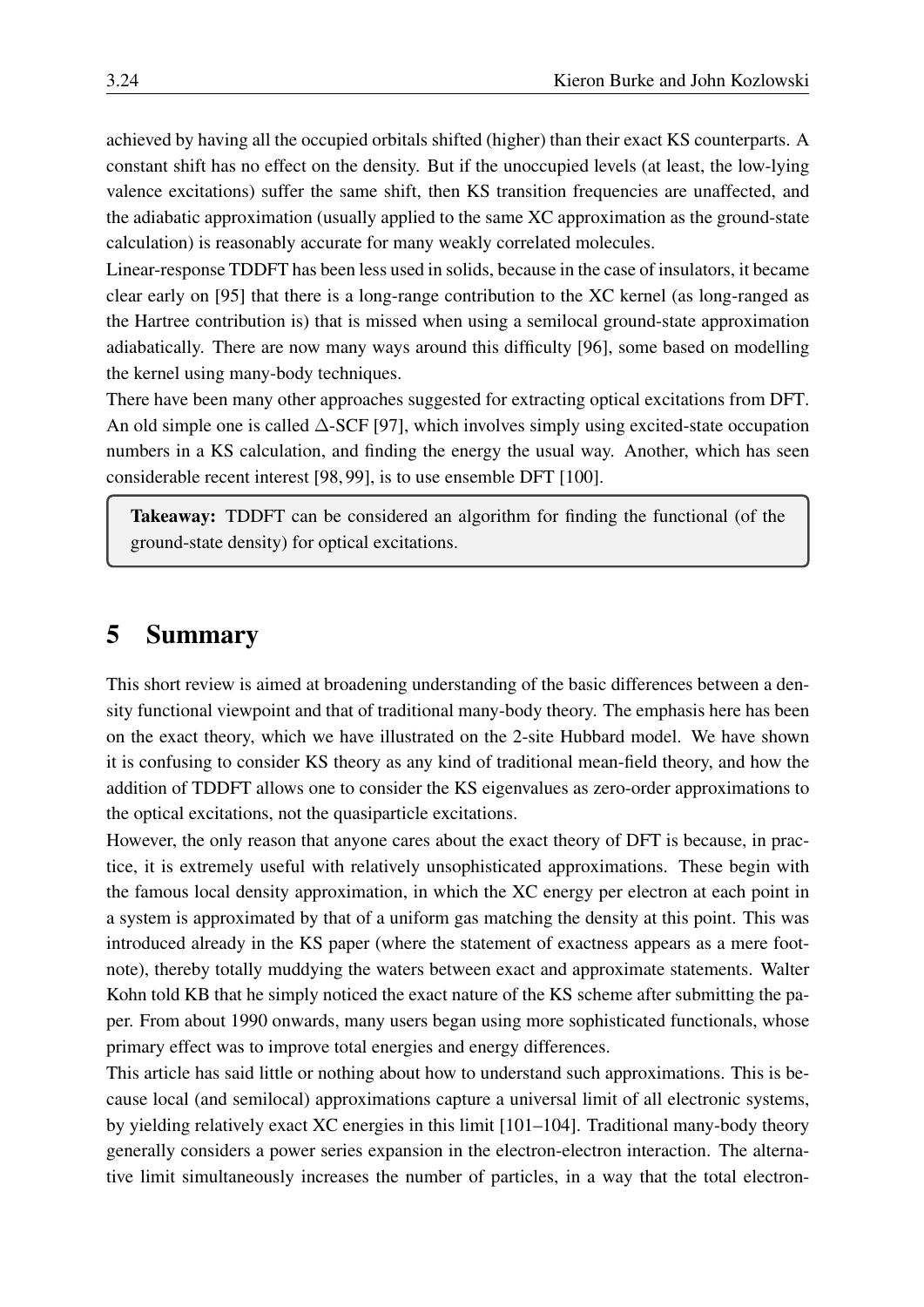electron repulsion remains a finite fraction of the total energy even as interactions become weaker. The simplest example of this is that the LDA for exchange, whose formula can be derived by hand, has a percentage error that vanishes for atoms as  $Z = N \rightarrow \infty$  [\[102\]](#page-30-14).

This limit is hard-wired into the last term of the real-space Hamiltonian of Eq. [\(1\)](#page-2-1), which is the integral of the density times the one-body potential. This is why the density is the basic variable in DFT. Even if formal theorems can be proven using other variables, this is why density functional theory has been so successful. It is also the case that the one-body potentials to which we apply DFT are diagonal in coordinate space, which is related to why the LDA is a universal limit.

Thus, key aspects of DFT approximations that are crucial to its success are missing from lattice models like the Hubbard model. There is no corresponding universal limit in which LDA becomes exact, even if one uses an approximation based on the uniform case [\[105,](#page-30-15) [106\]](#page-30-16). Again, this is why we created our 1D real-space mimic of 3D reality, instead of just solving lattice models.

Takeaway: This chapter has illustrated a variety of key conceptual points about DFT on a simple model system. Anyone who can answer the exercises will have absorbed 90% of the material, and should be well-qualified to understand exactly what a DFT calculation does, and does not, tell you. In the twenty-first century, with so many DFT calculations being performed in so many different fields, the phrase "Oh, that's just mean-field theory" should no longer have any place in scientific discussions about DFT results.

#### Acknowledgments

K.B. acknowledges support from the Department of Energy, Award No. DOE DE-SC0008696. J.K. acknowledges support from the Department of Energy, Award No. DE-FG02-08ER46496. We thank Eva Pavarini for suggesting this chapter, and making us write it.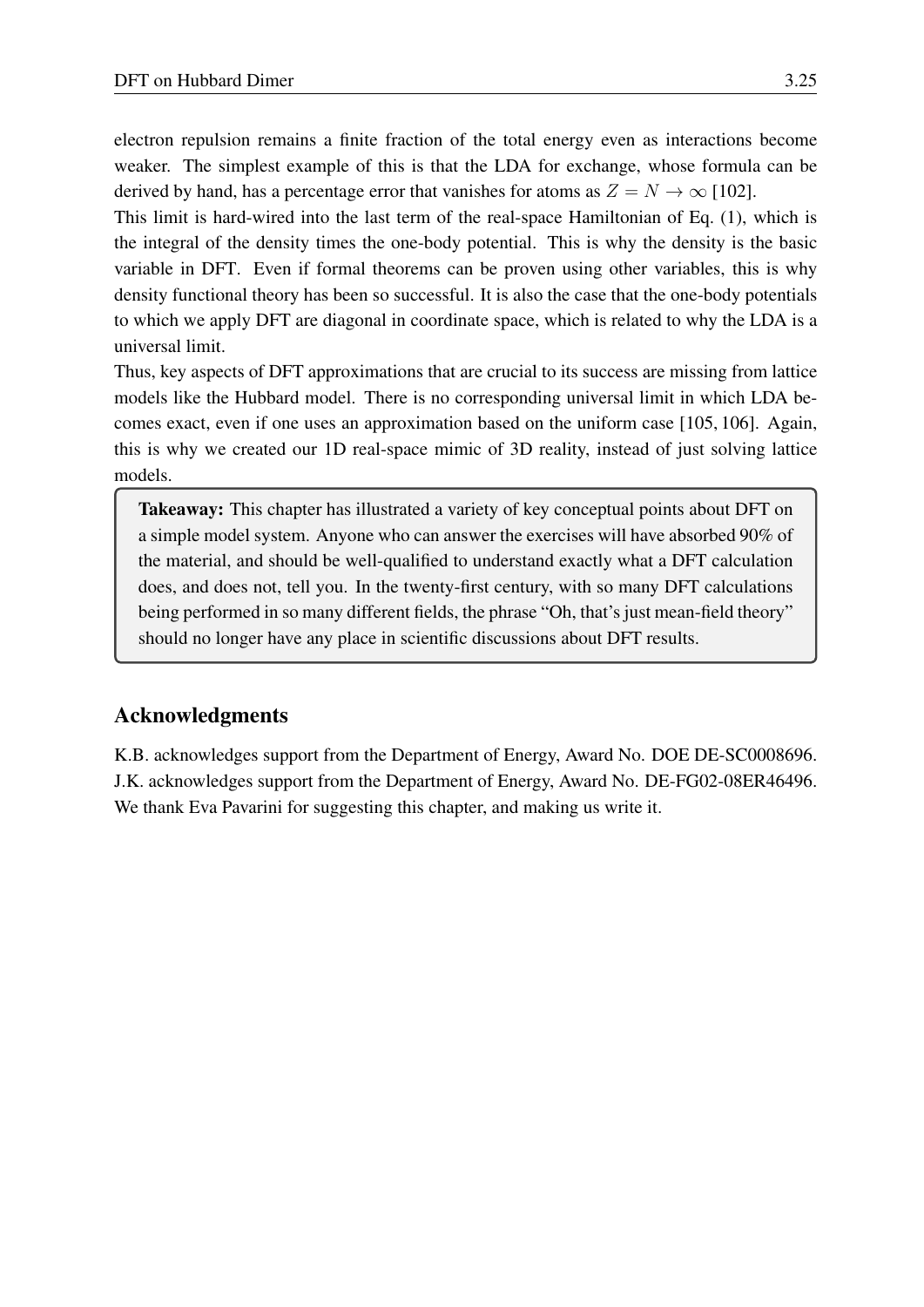## <span id="page-25-0"></span>A Exercises

If you have followed the logic throughout this tutorial, you will enjoy sorting out these little questions. If you want solutions, please email either of the authors, with a brief note about your current status and interests.

- 1. State which aspect of Fig. [4](#page-7-1) illustrates the HKI theorem.
- 2. What geometrical construction gives you the corresponding ground-state potential for a given  $n_1$  in Fig. [5?](#page-8-1)
- 3. Study the extreme edges ( $n_1 = 0$  and 2) of Fig. [5.](#page-8-1) What interesting qualitative feature is barely visible, and why must it be there?
- 4. What feature must always be present in Fig. [5](#page-8-1) near  $n_1 = 1$ ? Explain.
- 5. How can you be sure that, no matter how large U becomes,  $F_U(n_1)$  is never quite  $U|1-n_1|$ ?
- 6. Assuming the blue line is essentially that of  $U = 0$ , use geometry on Fig. [3](#page-6-1) to find  $\Delta v<sub>S</sub>$ for  $U = 5$ .
- 7. What is the relation, if any, between each of the blue plots in the three panels of Fig. [7?](#page-12-0) Explain.
- 8. What is the relation, if any, between each of the red plots in the three panels of Fig. [7?](#page-12-0) Explain.
- 9. Why is the green line almost the mirror image of the black line in the  $U = 10$  panel of Fig. [7?](#page-12-0) Could it be the exact mirror image? Explain.
- 10. From Fig. [8,](#page-14-1) using  $E(N)$  about  $N = 2$ , determine the locations of the largest peaks of Fig. [9](#page-15-0) and compute the gap between them.
- 11. Sketch how Fig. [8](#page-14-1) must look if  $U = 10$  and  $\Delta v = 0$ .
- 12. What is the relation between the two blue lines in Fig. [14?](#page-21-0) Explain.
- 13. Give a rule relating the numbers of vertical lines of different color in Fig. [16.](#page-22-1) Explain its significance.
- 14. Recall the definition of the kernel from section [4.](#page-18-0) Using this, derive  $f_H$  and  $f_X$ , and draw them on Fig. [16.](#page-22-1) Explain where double excitations must come from for 2 electrons.
- 15. Using formulas and figures from both sections, deduce the results of Fig. [15](#page-21-1) in the absence of correlation (Hint: You will need to solve the Hartree-Fock self-consistent equations), and comment on the relative errors. This is a little more work than the other exercises.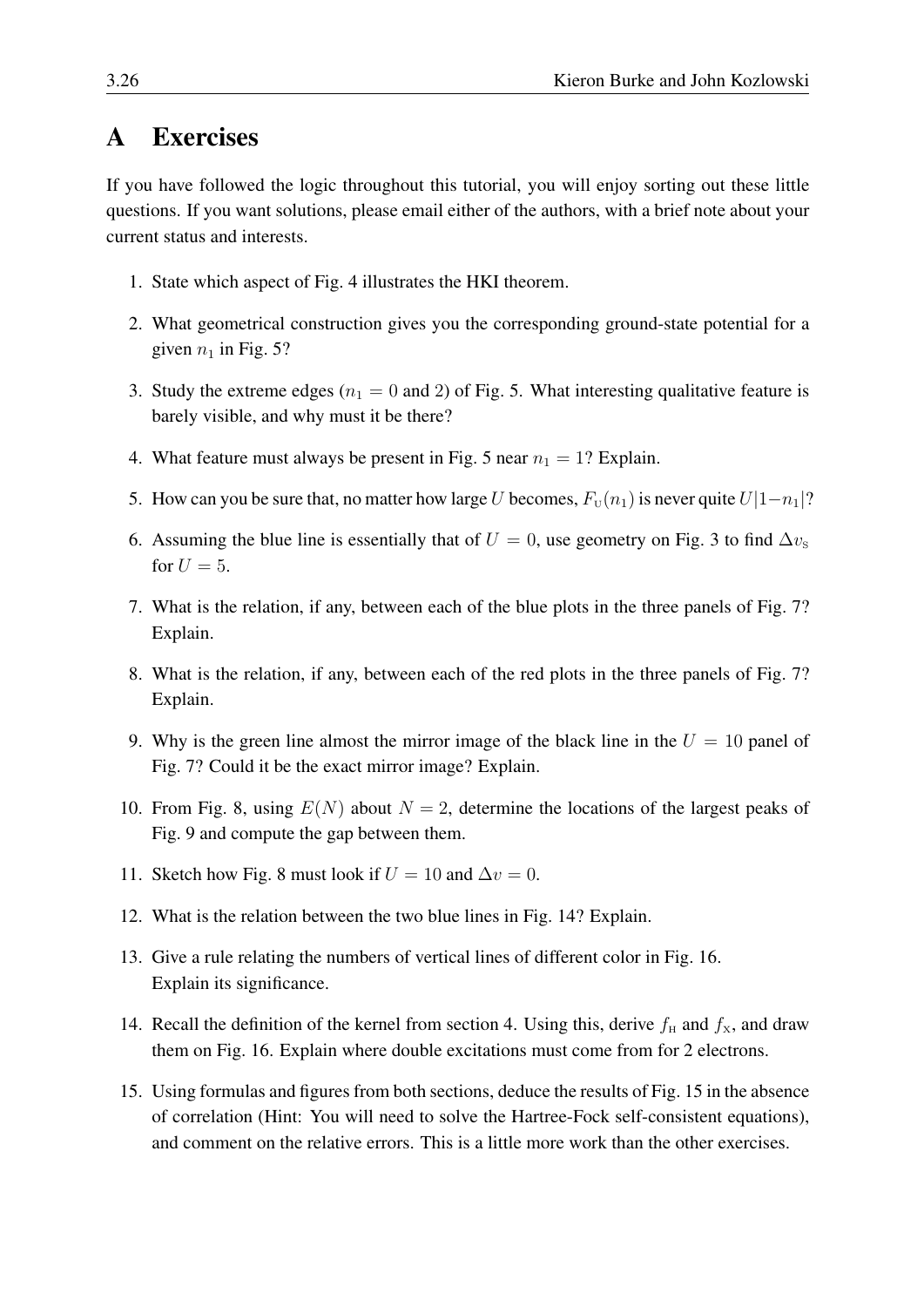### References

- <span id="page-26-0"></span>[1] G.D. Mahan: *Many-Particle Physics* (Springer, 3rd edition, New York, 2000)
- <span id="page-26-1"></span>[2] P. Blöchl: *Theory and Practice of Density-Functional Theory*, in [\[107\]](#page-31-0)
- <span id="page-26-2"></span>[3] A. Pribram-Jones, D.A. Gross, and K. Burke, Annu. Rev. Phys. Chem. 66, 283 (2015)
- <span id="page-26-3"></span>[4] C.J. Pickard, I. Errea, and M.I. Eremets, Annu. Rev. Condens. Matter Phys. 11, 57 (2020)
- <span id="page-26-4"></span>[5] J.K. Nørskov, F. Abild-Pedersen, F. Studt, and T. Bligaard, Proc. Natl. Acad. Sci. U.S.A. 108, 937 (2011)
- <span id="page-26-5"></span>[6] L. Zeng, S.B. Jacobsen, D.D. Sasselov, M.I. Petaev, A. Vanderburg, M. Lopez-Morales, J. Perez-Mercader, T.R. Mattsson, G. Li, M.Z. Heising, A.S. Bonomo, M. Damasso, T.A. Berger, H. Cao, A. Levi, and R.D. Wordsworth, Proc. Natl. Acad. Sci. U.S.A. 116, 9723 (2019)
- <span id="page-26-6"></span>[7] Z. Velez, C.C. Roggatz, D.M. Benoit, J.D. Hardege, and P.C. Hubbard, Front. Physiol. 10, 731 (2019)
- <span id="page-26-7"></span>[8] C.H. Hendon, L. Colonna-Dashwood, and M. Colonna-Dashwood, J. Agric. Food Chem. 62, 4947 (2014)
- <span id="page-26-8"></span>[9] F. Lechermann: *Model Hamiltonians and Basic Techniques*, in [\[107\]](#page-31-0)
- <span id="page-26-9"></span>[10] I.V. Solovyev, J. Phys.: Condens. Matter **20**, 293201 (2008)
- <span id="page-26-10"></span>[11] D.C. Tsui, H.L. Stormer, and A.C. Gossard, Phys. Rev. Lett. 48, 1559 (1982)
- <span id="page-26-11"></span>[12] J. Kondo, Prog. Theor. Phys. 32, 37 (1964)
- <span id="page-26-12"></span>[13] E.H. Lieb, Int. J. Quantum Chem. **24**, 243 (1983)
- <span id="page-26-13"></span>[14] J. Loewen: *Lies My Teacher Told Me: Everything Your American History Textbook Got Wrong* (New Press, 2008)
- <span id="page-26-14"></span>[15] F.D.M. Haldane, Rev. Mod. Phys. 89, 040502 (2017)
- <span id="page-26-15"></span>[16] T.J. Lee and G.E. Scuseria: *Achieving Chemical Accuracy with Coupled-Cluster Theory* (Springer Netherlands, Dordrecht, 1995), pp. 47–108
- [17] D. Feller and K.A. Peterson, J. Chem. Phys. **126**, 114105 (2007)
- <span id="page-26-16"></span>[18] S. Vuckovic, S. Song, J. Kozlowski, E. Sim, and K. Burke, J. Chem. Theory Comput. 15, 6636 (2019)
- <span id="page-26-17"></span>[19] J. Hafner, C. Wolverton, and G. Ceder, MRS Bull. **31**, 659 (2011)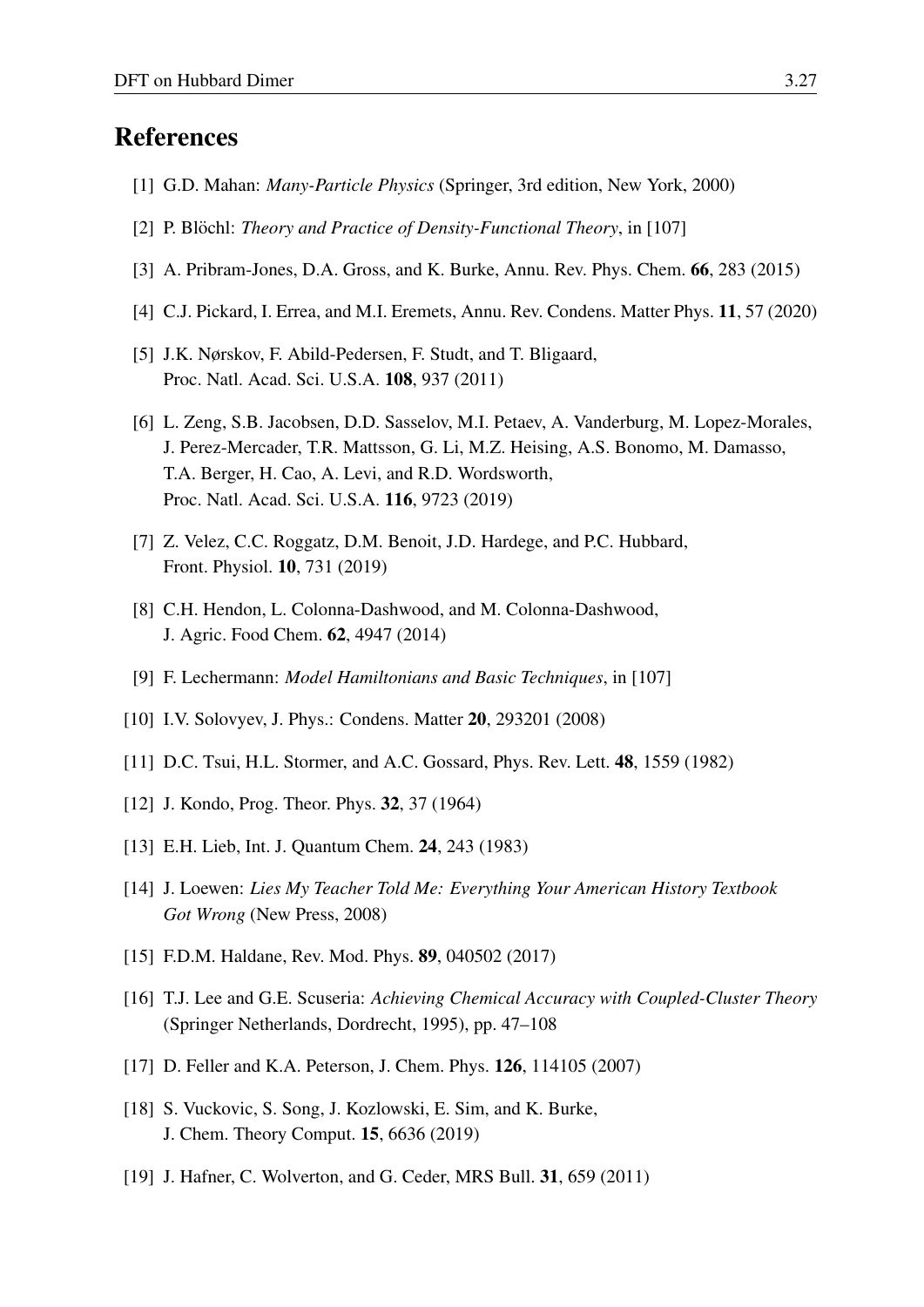- <span id="page-27-0"></span>[20] B. O'Regan and M. Grätzel, Nature 353, 737 (1991)
- <span id="page-27-1"></span>[21] K. Burke and L.O. Wagner, Int. J. Quantum Chem. 113, 96 (2013)
- <span id="page-27-2"></span>[22] K. Burke: *The ABC of DFT* (2007) <http://dft.uci.edu/learnDFT.php>
- <span id="page-27-3"></span>[23] R. Dreizler and E. Gross: *Density Functional Theory: An Approach to the Quantum Many-Body Problem* (Springer Berlin Heidelberg, 1989)
- <span id="page-27-4"></span>[24] CECAM: *Teaching the Theory in Density Functional Theory* <http://www.youtube.com/channel/UCfLssAro7SMxgaeKTNFFeeA/featured>
- <span id="page-27-5"></span>[25] D.J. Carrascal, J. Ferrer, J.C. Smith, and K. Burke, J. Phys.: Condens. Matter 27, 393001 (2015)
- <span id="page-27-6"></span>[26] D.J. Carrascal, J. Ferrer, N. Maitra, and K. Burke, Eur. Phys. J. B 91, 142 (2018)
- <span id="page-27-7"></span>[27] C.A. Ullrich, Phys. Rev. B 98, 035140 (2018)
- <span id="page-27-8"></span>[28] F. Sagredo and K. Burke, J. Chem. Phys. 149, 134103 (2018)
- <span id="page-27-9"></span>[29] F. Sagredo and K. Burke, J. Chem. Theory Comput. 16, 7225 (2020)
- <span id="page-27-10"></span>[30] A. Szabo and N.S. Ostlund: *Modern Quantum Chemistry* (Dover Publishing, 1996)
- <span id="page-27-11"></span>[31] J.W. Ochterski, G.A. Petersson, and K.B. Wiberg, J. Am. Chem. Soc. 117, 11299 (1995)
- <span id="page-27-12"></span>[32] R.J. Bartlett and M. Musial, Rev. Mod. Phys. **79**, 291 (2007)
- <span id="page-27-13"></span>[33] S. Girvin and K. Yang: *Modern Condensed Matter Physics* (Cambridge University Press, 2019)
- <span id="page-27-14"></span>[34] A.J. Cohen, P. Mori-Sánchez, and W. Yang, Science **321**, 792 (2008)
- <span id="page-27-15"></span>[35] D. Jacob, G. Stefanucci, and S. Kurth, Phys. Rev. Lett. **125**, 216401 (2020)
- <span id="page-27-16"></span>[36] B. Himmetoglu, A. Floris, S. de Gironcoli, and M. Cococcioni, Int. J. Quantum Chem. 114, 14 (2014)
- <span id="page-27-17"></span>[37] V.I. Anisimov, A.I. Poteryaev, M.A. Korotin, A.O. Anokhin, and G. Kotliar, J. Phys.: Condens. Matter 9, 7359 (1997)
- [38] G. Kotliar, S.Y. Savrasov, K. Haule, V.S. Oudovenko, O. Parcollet, and C.A. Marianetti, Rev. Mod. Phys. 78, 865 (2006)
- [39] D. Vollhardt: *Dynamical Mean-Field Approach for Strongly Correlated Materials*, in [\[107\]](#page-31-0)
- <span id="page-27-18"></span>[40] E. Pavarini: *The LDA+DMFT Approach*, in [\[107\]](#page-31-0)
- <span id="page-27-19"></span>[41] O. Wilde: *The Canterville Ghost* (1887)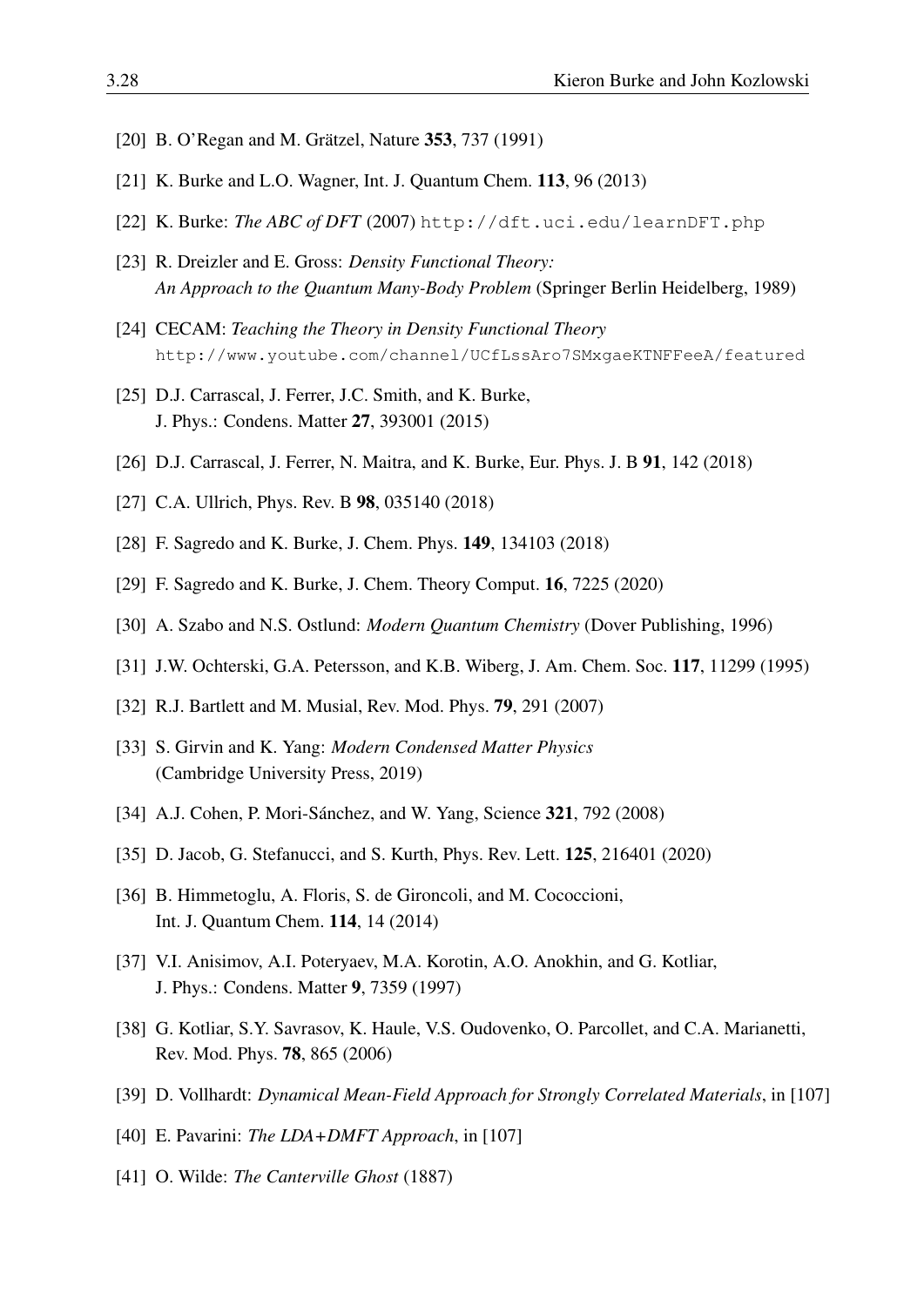- <span id="page-28-0"></span>[42] J.E. Harriman, Phys. Rev. A 34, 29 (1986)
- <span id="page-28-1"></span>[43] G. Knizia and G.K.L. Chan, Phys. Rev. Lett. **109**, 186404 (2012)
- <span id="page-28-2"></span>[44] J. Yang, W. Hu, D. Usvyat, D. Matthews, M. Schütz, and G.K.L. Chan, Science 345, 640 (2014)
- <span id="page-28-3"></span>[45] K. Lejaeghere *et al.*, Science 351 (2016)
- <span id="page-28-4"></span>[46] E.M. Stoudenmire, L.O. Wagner, S.R. White, and K. Burke, Phys. Rev. Lett. 109, 056402 (2012)
- <span id="page-28-5"></span>[47] T.E. Baker, E.M. Stoudenmire, L.O. Wagner, K. Burke, and S.R. White, Phys. Rev. B 91, 235141 (2015)
- <span id="page-28-6"></span>[48] S.R. White, Phys. Rev. Lett. **69**, 2863 (1992)
- <span id="page-28-7"></span>[49] S.R. White, Phys. Rev. B 48, 10345 (1993)
- <span id="page-28-8"></span>[50] W. Kohn and L.J. Sham, Phys. Rev. **140**, A1133 (1965)
- <span id="page-28-9"></span>[51] L.O. Wagner, E.M. Stoudenmire, K. Burke, and S.R. White, Phys. Chem. Chem. Phys. 14, 8581 (2012)
- <span id="page-28-10"></span>[52] J. Hubbard, Proc. Roy. Soc. London. Ser. A. 276, 238 (1963)
- <span id="page-28-11"></span>[53] P. Hohenberg and W. Kohn, Phys. Rev. **136**, B864 (1964)
- <span id="page-28-12"></span>[54] M. Levy, Phys. Rev. A **26**, 1200 (1982)
- <span id="page-28-13"></span>[55] J.R. Moreno, G. Carleo, and A. Georges, Phys. Rev. Lett. 125, 076402 (2020)
- <span id="page-28-14"></span>[56] J.R. Moreno, J. Flick, and A. Georges: *Machine learning band gaps from the electron density* (2021)
- <span id="page-28-15"></span>[57] M. Levy, Proc. Natl. Acad. Sci. U.S.A. **76**, 6062 (1979)
- <span id="page-28-16"></span>[58] L.H. Thomas, Math. Proc. Camb. Phil. Soc. 23, 542 (1927)
- <span id="page-28-17"></span>[59] E. Fermi, Z. Phys. 48, 73 (1928)
- <span id="page-28-18"></span>[60] K. Burke, J. Chem. Phys. **136**, 150901 (2012)
- <span id="page-28-19"></span>[61] P.A.M. Dirac, Math. Proc. Camb. Phil. Soc. 26, 376 (1930)
- <span id="page-28-20"></span>[62] C.J. Umrigar and X. Gonze, Phys. Rev. A **50**, 3827 (1994)
- <span id="page-28-21"></span>[63] J.P. Perdew and A. Zunger, Phys. Rev. B 23, 5048 (1981)
- <span id="page-28-22"></span>[64] J.P. Perdew, A. Savin, and K. Burke, Phys. Rev. A 51, 4531 (1995)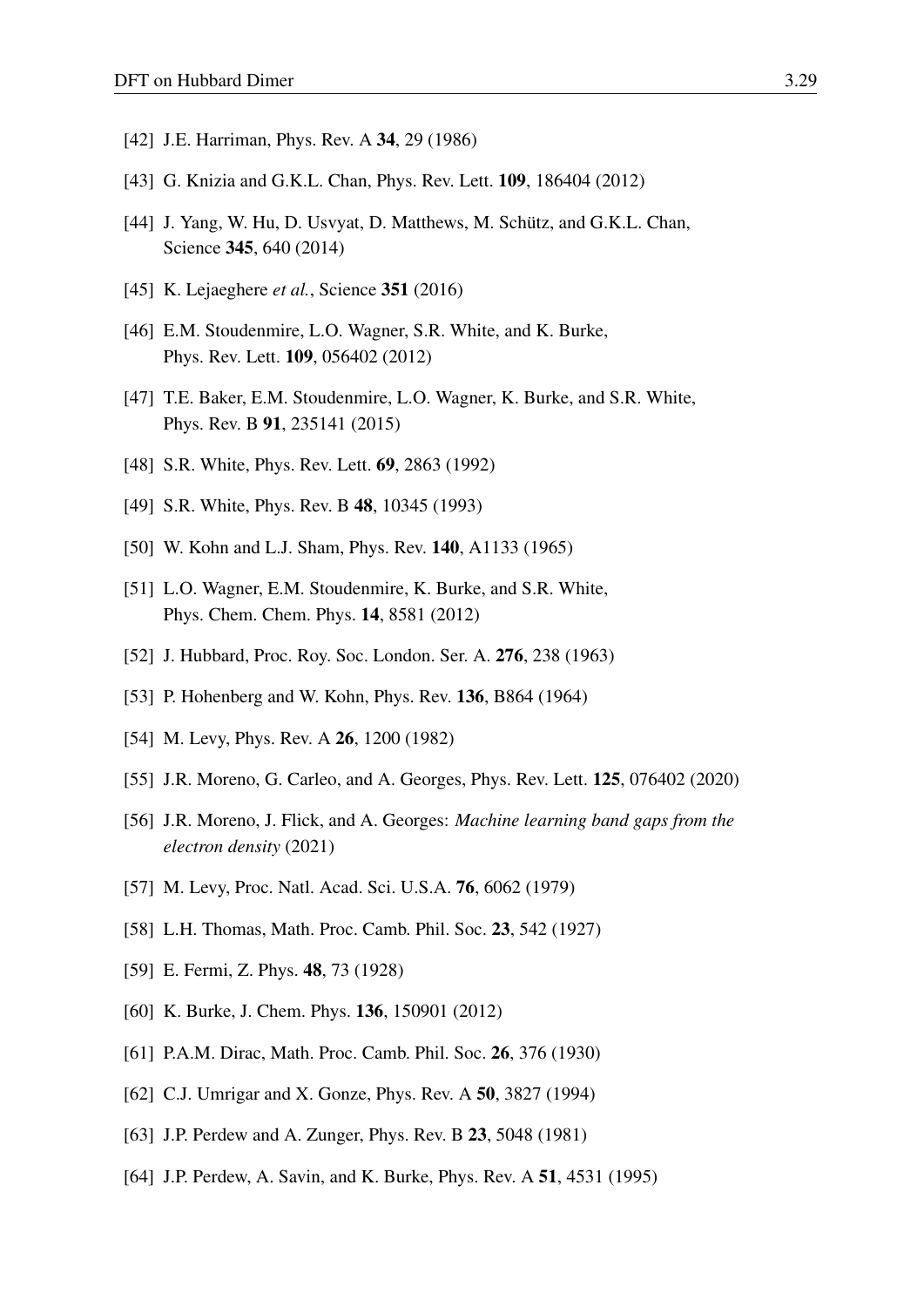- <span id="page-29-0"></span>[65] A.P. Gaiduk, D.S. Firaha, and V.N. Staroverov, Phys. Rev. Lett. 108, 253005 (2012)
- <span id="page-29-1"></span>[66] L.O. Wagner, T.E. Baker, M. Stoudenmire, K. Burke, and S.R. White, Phys. Rev. B 90, 045109 (2014)
- <span id="page-29-2"></span>[67] L.O. Wagner, E.M. Stoudenmire, K. Burke, and S.R. White, Phys. Rev. Lett. 111, 093003 (2013)
- <span id="page-29-3"></span>[68] P.C. Tacitus: *Annales* XV.44 (109)
- <span id="page-29-4"></span>[69] J.P. Perdew, R.G. Parr, M. Levy, and J.L. Balduz, Phys. Rev. Lett. 49, 1691 (1982)
- <span id="page-29-5"></span>[70] L.J. Sham and M. Schlüter, Phys. Rev. Lett. **51**, 1888 (1983)
- <span id="page-29-6"></span>[71] R.G. Parr and W. Yang: *Density Functional Theory of Atoms and Molecules* (Oxford University Press, 1989)
- <span id="page-29-7"></span>[72] J.P. Perdew and M. Levy, Phys. Rev. Lett. **51**, 1884 (1983)
- <span id="page-29-8"></span>[73] W. Kohn, Phys. Rev. 133, A171 (1964)
- <span id="page-29-9"></span>[74] G. Zhang and E. Pavarini, Phys. Rev. B 99, 125102 (2019)
- <span id="page-29-10"></span>[75] X. Wang, M.J. Han, L. de'Medici, H. Park, C.A. Marianetti, and A.J. Millis, Phys. Rev. B 86, 195136 (2012)
- <span id="page-29-11"></span>[76] W. Kohn, A. Becke, and R.G. Parr, J. Phys. Chem. 100, 12974 (1996)
- <span id="page-29-12"></span>[77] N. Mardirossian and M. Head-Gordon, Mol. Phys. **19**, 2315 (2017)
- <span id="page-29-13"></span>[78] R. Stowasser and R. Hoffmann, J. Am. Chem. Soc. 121, 3414 (1999)
- <span id="page-29-14"></span>[79] D.J. Tozer and N.C. Handy, J. Chem. Phys. **109**, 10180 (1998)
- <span id="page-29-15"></span>[80] M. Grüning, A. Marini, and A. Rubio, J. Chem. Phys. 124, 154108 (2006)
- <span id="page-29-16"></span>[81] A. Seidl, A. Görling, P. Vogl, J.A. Majewski, and M. Levy, Phys. Rev. B 53, 3764 (1996)
- <span id="page-29-17"></span>[82] J. Hafner, J. Comput. Chem. 29, 2044 (2008)
- <span id="page-29-18"></span>[83] J.P. Perdew, W. Yang, K. Burke, Z. Yang, E.K.U. Gross, M. Scheffler, G.E. Scuseria, T.M. Henderson, I.Y. Zhang, A. Ruzsinszky, H. Peng, J. Sun, E. Trushin, and A. Görling, Proc. Natl. Acad. Sci. U.S.A. 114, 2801 (2017)
- <span id="page-29-19"></span>[84] J. Sun, R.C. Remsing, Y. Zhang, Z. Sun, A. Ruzsinszky, H. Peng, Z. Yang, A. Paul, U. Waghmare, X. Wu, M.L. Klein, and J.P. Perdew, Nat. Chem. 8, 831 (2016)
- <span id="page-29-20"></span>[85] A. Görling, Phys. Rev. B  $91, 245120 (2015)$
- <span id="page-29-21"></span>[86] K. Burke, J. Werschnik, and E.K.U. Gross, J. Chem. Phys. 123, 062206 (2005)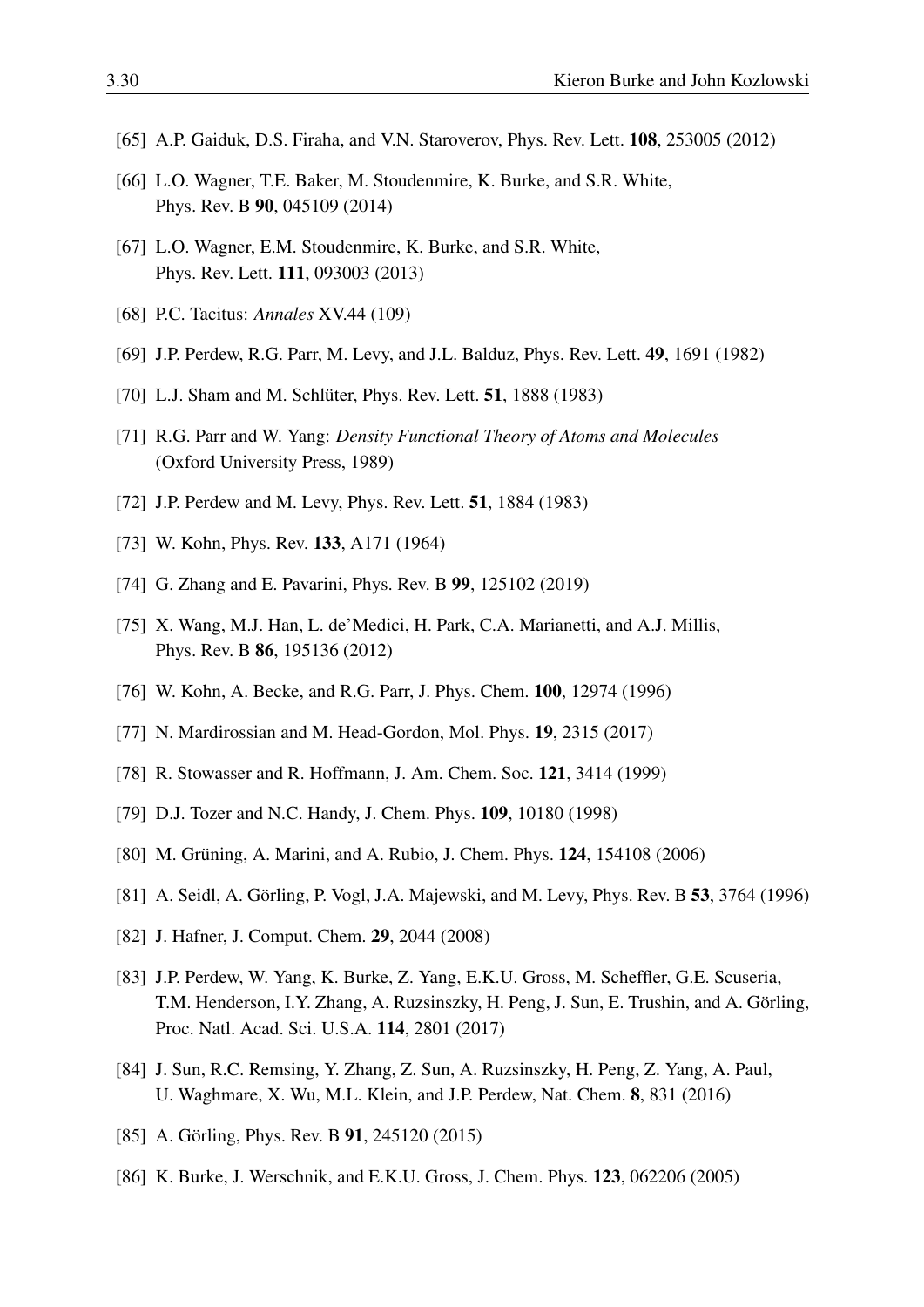- [87] M.A.L. Marques, N.T. Maitra, F.M.S. Nogueira, E.K.U. Gross, and A. Rubio (eds.): *Fundamentals of Time-Dependent Density Functional Theory* Lecture Notes in Physics 837 (Springer, Heidelberg, 2012)
- [88] C.A. Ullrich: *Time-Dependent Density-Functional Theory* (Oxford University Press, 2012)
- <span id="page-30-0"></span>[89] N.T. Maitra, J. Chem. Phys. 144, 220901 (2016)
- <span id="page-30-1"></span>[90] E. Runge and E.K.U. Gross, Phys. Rev. Lett. 52, 997 (1984)
- <span id="page-30-2"></span>[91] E. Gross and W. Kohn, Phys. Rev. Lett. **55**, 2850 (1985)
- <span id="page-30-3"></span>[92] C. Adamo and D. Jacquemin, Chem. Soc. Rev. 42, 845 (2013)
- <span id="page-30-4"></span>[93] D. Jacquemin, V. Wathelet, E.A. Perpète, and C. Adamo, J. Chem. Theory Comput. 5, 2420 (2009)
- <span id="page-30-5"></span>[94] R. Bauernschmitt, R. Ahlrichs, F.H. Hennrich, and M.M. Kappes, J. Am. Chem. Soc. 120, 5052 (1998)
- <span id="page-30-6"></span>[95] G. Onida, L. Reining, and A. Rubio, Rev. Mod. Phys. 74, 601 (2002)
- <span id="page-30-7"></span>[96] S. Sharma, J.K. Dewhurst, A. Sanna, and E.K.U. Gross, Phys. Rev. Lett. 107, 186401 (2011)
- <span id="page-30-8"></span>[97] T. Ziegler, A. Rauk, and E.J. Baerends, Theor. Chim. Acta 43, 261 (1977)
- <span id="page-30-9"></span>[98] T. Gould and S. Pittalis, Phys. Rev. Lett. 123, 016401 (2019)
- <span id="page-30-10"></span>[99] Z.h. Yang, A. Pribram-Jones, K. Burke, and C.A. Ullrich, Phys. Rev. Lett. 119, 033003 (2017)
- <span id="page-30-11"></span>[100] E. Gross, L. Oliveira, and W. Kohn, Phys. Rev. A 37, 2809 (1988)
- <span id="page-30-12"></span>[101] E. Lieb and B. Simon, Phys. Rev. Lett. **31**, 681 (1973)
- <span id="page-30-14"></span>[102] P. Elliott and K. Burke, Can. J. Chem. Ecol. 87, 1485 (2009)
- [103] A. Cancio, G.P. Chen, B.T. Krull, and K. Burke, J. Chem. Phys. 149, 084116 (2018)
- <span id="page-30-13"></span>[104] P. Okun and K. Burke: *Semiclassics: The hidden theory behind the success of DFT*, arXiv:2105.04384
- <span id="page-30-15"></span>[105] N.A. Lima, L.N. Oliveira, and K. Capelle, Europhys. Lett. (EPL) 60, 601 (2002)
- <span id="page-30-16"></span>[106] V.V. Franca, D. Vieira, and K. Capelle, arXiv:1102.5018v1